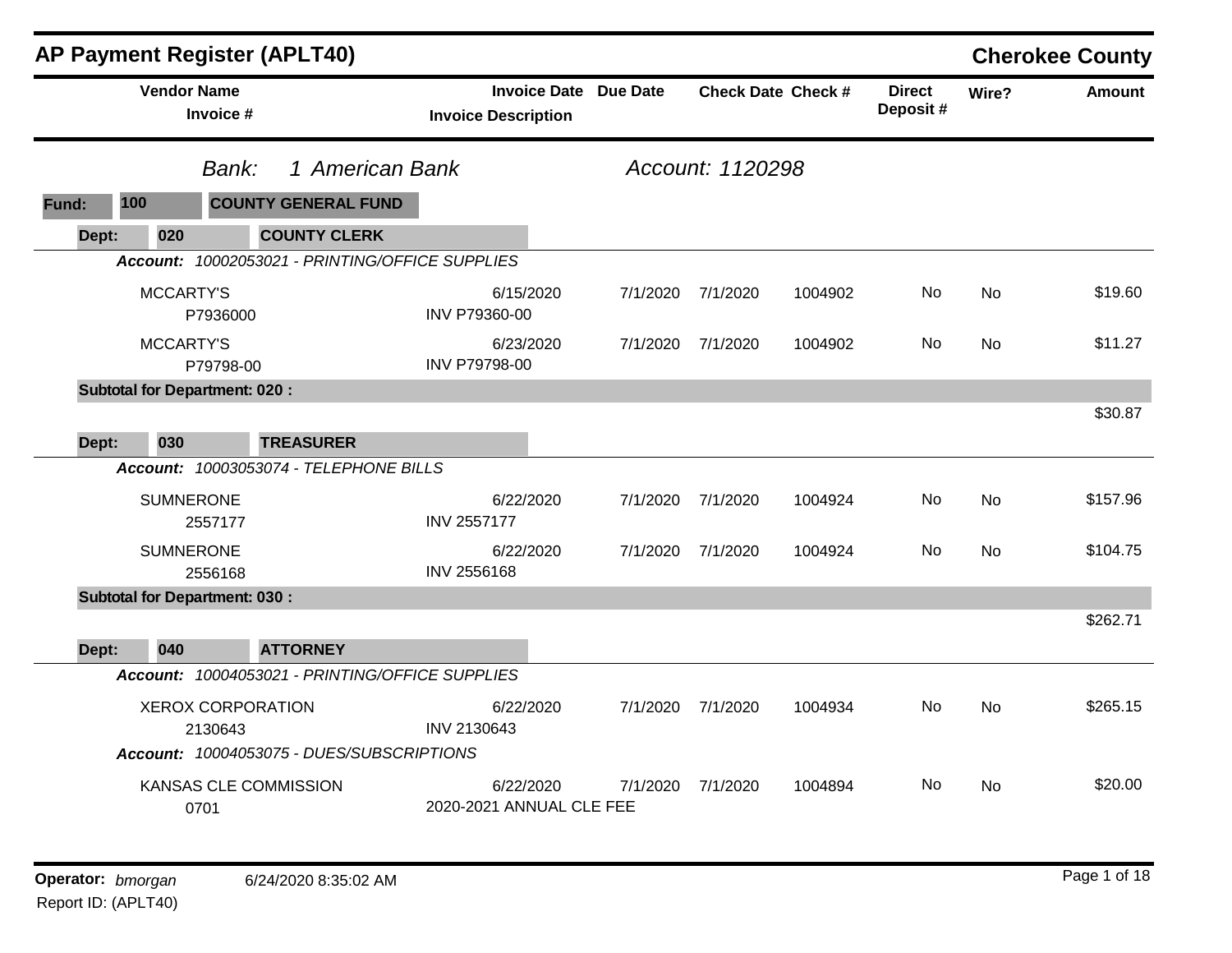| <b>AP Payment Register (APLT40)</b>                  |                            |           |                       |                   |                           |                           |           | <b>Cherokee County</b> |
|------------------------------------------------------|----------------------------|-----------|-----------------------|-------------------|---------------------------|---------------------------|-----------|------------------------|
| <b>Vendor Name</b><br>Invoice #                      | <b>Invoice Description</b> |           | Invoice Date Due Date |                   | <b>Check Date Check #</b> | <b>Direct</b><br>Deposit# | Wire?     | <b>Amount</b>          |
| <b>Subtotal for Department: 040:</b>                 |                            |           |                       |                   |                           |                           |           | \$285.15               |
| Dept:<br>060<br><b>SHERIFF &amp; JAIL</b>            |                            |           |                       |                   |                           |                           |           |                        |
| Account: 10006053021 - PRINTING/OFFICE SUPPLIES      |                            |           |                       |                   |                           |                           |           |                        |
| QUILL CORPORATION<br>7657744                         | <b>INV 7657744</b>         | 6/18/2020 | 7/1/2020              | 7/1/2020          | 1004916                   | No                        | No        | \$90.52                |
| QUILL CORPORATION<br>7663635                         | INV 7663635                | 6/18/2020 |                       | 7/1/2020 7/1/2020 | 1004916                   | No                        | <b>No</b> | \$134.50               |
| ETTINGER'S OFFICE SUPPLY<br>52946460                 | INV 5296460                | 6/18/2020 |                       | 7/1/2020 7/1/2020 | 1004884                   | No.                       | No        | \$221.94               |
| <b>QUILL CORPORATION</b><br>7662119                  | INV 7662119                | 6/18/2020 |                       | 7/1/2020 7/1/2020 | 1004916                   | No                        | <b>No</b> | \$134.50               |
| Account: 10006053022 - EMPLOYEE UNIFORMS/ACCESSORIES |                            |           |                       |                   |                           |                           |           |                        |
| SIRCHIE FINGER PRINT LABORATORIES<br>0448077         | <b>INV 0448077</b>         | 6/18/2020 | 7/1/2020              | 7/1/2020          | 1004920                   | No                        | <b>No</b> | \$120.00               |
| ARMSCOR CARTRIDGE INCORPORATED<br>11643              | <b>INV 11643</b>           | 6/18/2020 | 7/1/2020              | 7/1/2020          | 1004864                   | No                        | <b>No</b> | \$1,290.00             |
| Account: 10006053025 - PARTS/VEHICLE REPAIRS         |                            |           |                       |                   |                           |                           |           |                        |
| NATALINIS AUTOMOTIVE<br>738897                       | <b>INV 738897</b>          | 6/11/2020 |                       | 7/1/2020 7/1/2020 | 1004907                   | No                        | <b>No</b> | \$112.51               |
| <b>TAYLOR LUDWIG</b><br>118362971                    | REIMBURSEMENT/FILTER       | 6/18/2020 |                       | 7/1/2020 7/1/2020 | 1004925                   | No                        | <b>No</b> | \$18.45                |
| Account: 10006053028 - COMPUTER SUPPLIES             |                            |           |                       |                   |                           |                           |           |                        |
| NEWEGG BUSINESS, INC<br>1302733638                   | INV 1302733638             | 6/22/2020 |                       | 7/1/2020 7/1/2020 | 1004911                   | No.                       | No        | \$60.06                |
| Account: 10006053071 - COMMUNICATIONS                |                            |           |                       |                   |                           |                           |           |                        |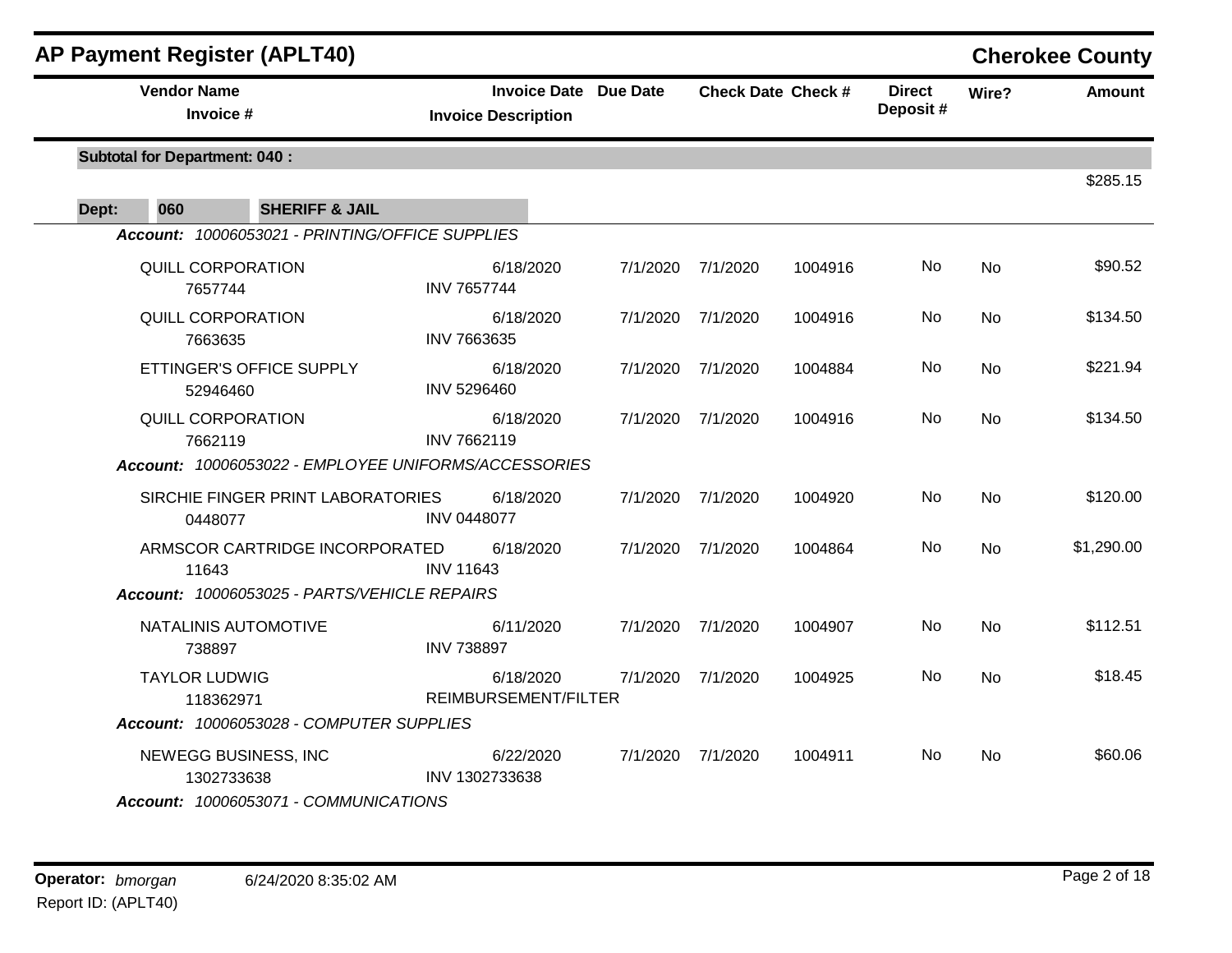| <b>Vendor Name</b><br>Invoice #                                                               | <b>Invoice Date Due Date</b><br><b>Invoice Description</b> |                   | <b>Check Date Check #</b> | <b>Direct</b><br>Deposit# | Wire?     | <b>Amount</b> |
|-----------------------------------------------------------------------------------------------|------------------------------------------------------------|-------------------|---------------------------|---------------------------|-----------|---------------|
| OPTIV SECURITY INC<br>100146256                                                               | 6/11/2020<br>INV 100146256                                 | 7/1/2020 7/1/2020 | 1004912                   | No.                       | <b>No</b> | \$406.72      |
| Account: 10006053072 - GAS, ELECTRIC, WATER                                                   |                                                            |                   |                           |                           |           |               |
| <b>KANSAS GAS SERVICE</b><br>0701                                                             | 6/11/2020<br>ACCT 510401545 1674911 36                     | 7/1/2020 7/1/2020 | 1004895                   | No.                       | <b>No</b> | \$234.76      |
| EMPIRE DISTRICT ELECTRIC COMPANY<br>0701 SH                                                   | 6/18/2020<br>ACCT 643108-13-7                              | 7/1/2020 7/1/2020 | 1004883                   | No.                       | No        | \$3,601.66    |
| PRO SOLUTIONS, LLC<br>0701 SH                                                                 | 6/18/2020<br>INV 2020-05-147                               | 7/1/2020 7/1/2020 | 1004914                   | No                        | No        | \$269.36      |
| Account: 10006053074 - TELEPHONE BILLS                                                        |                                                            |                   |                           |                           |           |               |
| <b>CENTURYLINK</b><br>0701                                                                    | 6/11/2020<br>ACCT 314237715                                | 7/1/2020 7/1/2020 | 1004872                   | No                        | <b>No</b> | \$89.65       |
| AT&T<br>0701                                                                                  | 6/18/2020<br>ACCT 0574120295001                            | 7/1/2020 7/1/2020 | 1004866                   | No.                       | No        | \$43.74       |
| Account: 10006053080 - MAINTENANCE/BLDGS & GROUNDS                                            |                                                            |                   |                           |                           |           |               |
| <b>CDL ELECTRIC</b><br>W27776                                                                 | 6/22/2020<br><b>INV W27776</b>                             | 7/1/2020 7/1/2020 | 1004870                   | No.                       | <b>No</b> | \$494.26      |
| BUTCH'S PEST CONTROL SERVICE<br>667670                                                        | 6/22/2020<br><b>INV 667670</b>                             | 7/1/2020 7/1/2020 | 1004869                   | No                        | No        | \$75.00       |
| TRUE VALUE COLUMBUS<br>A409893                                                                | 6/11/2020<br><b>TRANS A409893</b>                          | 7/1/2020 7/1/2020 | 1004928                   | No                        | <b>No</b> | \$15.55       |
| TRUE VALUE COLUMBUS<br>A409883                                                                | 6/11/2020<br><b>TRANS A409883</b>                          | 7/1/2020 7/1/2020 | 1004928                   | No.                       | No        | \$17.24       |
| Account: 10006053083 - EQUIPMENT LEASE/RENTAL                                                 |                                                            |                   |                           |                           |           |               |
| <b>TOSHIBA FINANCIAL SERVICES</b><br>27157267<br>Account: 10006053737 - INMATE PERSONAL ITEMS | 6/11/2020<br>INV 27157267                                  | 7/1/2020 7/1/2020 | 1004926                   | No.                       | No        | \$650.68      |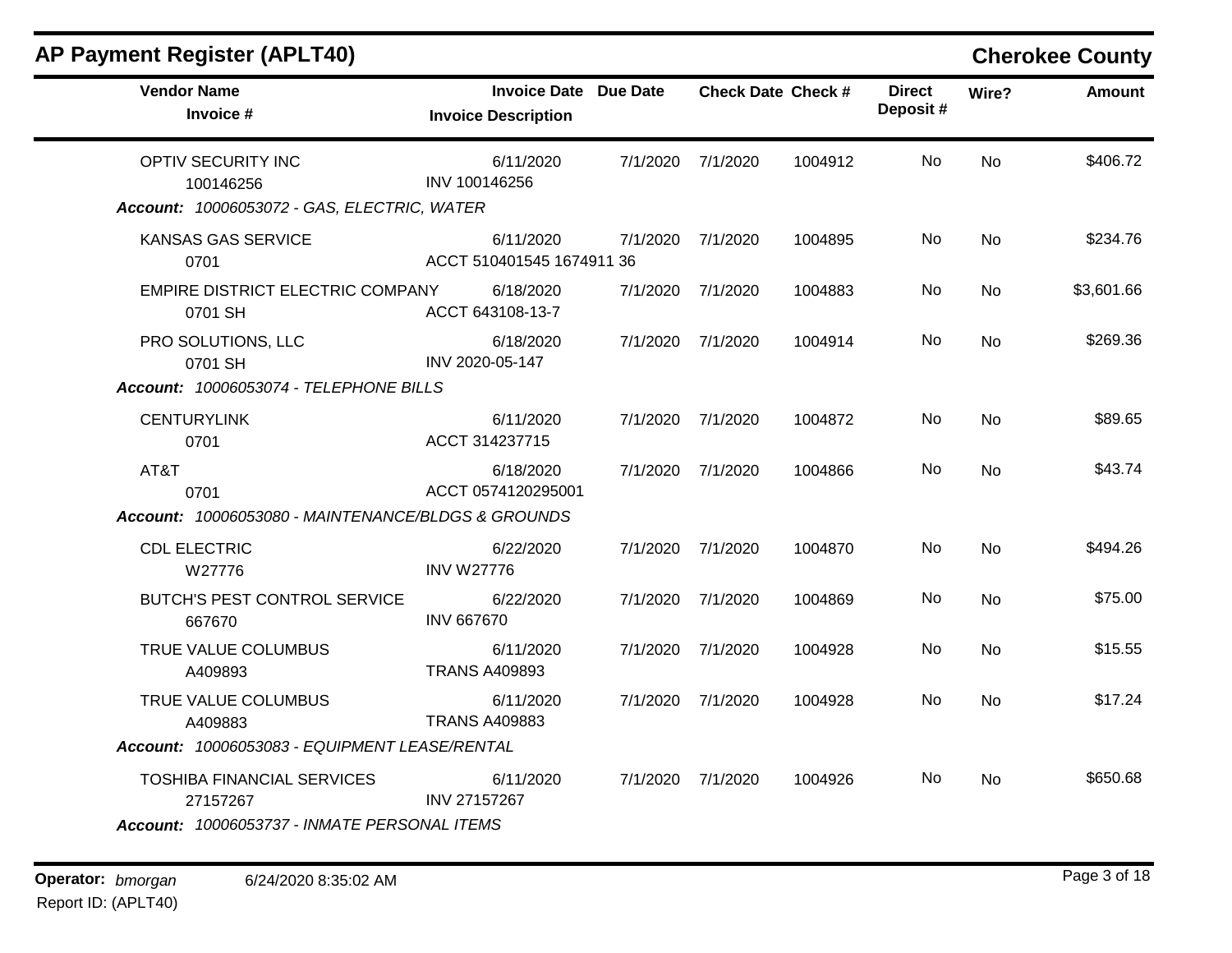|       |                                        | <b>AP Payment Register (APLT40)</b>                                      |                    |                                                            |          |                           |         |                           |           | <b>Cherokee County</b> |
|-------|----------------------------------------|--------------------------------------------------------------------------|--------------------|------------------------------------------------------------|----------|---------------------------|---------|---------------------------|-----------|------------------------|
|       | <b>Vendor Name</b><br>Invoice #        |                                                                          |                    | <b>Invoice Date Due Date</b><br><b>Invoice Description</b> |          | <b>Check Date Check #</b> |         | <b>Direct</b><br>Deposit# | Wire?     | <b>Amount</b>          |
|       | <b>TURNKEY CORRECTIONS</b><br>10006282 |                                                                          | INV 10006282       | 6/22/2020                                                  | 7/1/2020 | 7/1/2020                  | 1004929 | No                        | No        | \$1,076.52             |
|       | <b>Subtotal for Department: 060:</b>   |                                                                          |                    |                                                            |          |                           |         |                           |           |                        |
|       |                                        |                                                                          |                    |                                                            |          |                           |         |                           |           | \$9,157.62             |
| Dept: | 070                                    | <b>DISTRICT COURT</b><br>Account: 10007053021 - PRINTING/OFFICE SUPPLIES |                    |                                                            |          |                           |         |                           |           |                        |
|       | 5294980                                | ETTINGER'S OFFICE SUPPLY                                                 | <b>INV 5294980</b> | 6/22/2020                                                  | 7/1/2020 | 7/1/2020                  | 1004884 | No                        | <b>No</b> | \$605.81               |
|       | 5294981                                | ETTINGER'S OFFICE SUPPLY                                                 | <b>INV 5294981</b> | 6/22/2020                                                  | 7/1/2020 | 7/1/2020                  | 1004884 | No                        | <b>No</b> | \$68.89                |
|       | <b>LADELL F TURLEY CSR</b><br>0701     |                                                                          |                    | 6/22/2020<br><b>REIMBURSEMENTS</b>                         | 7/1/2020 | 7/1/2020                  | 1004900 | No                        | No        | \$16.99                |
|       | 40529                                  | <b>KANSAS JUDICIAL COUNCIL</b>                                           | <b>INV 40529</b>   | 6/22/2020                                                  | 7/1/2020 | 7/1/2020                  | 1004896 | No                        | No        | \$95.00                |
|       | <b>LADELL F TURLEY CSR</b><br>0701     | Account: 10007053028 - COMPUTER SUPPLIES                                 |                    | 6/22/2020<br><b>REIMBURSEMENTS</b>                         | 7/1/2020 | 7/1/2020                  | 1004900 | No                        | <b>No</b> | \$130.79               |
|       | 78273                                  | ADVANTAGE COMPUTER ENTERPRISES IN                                        | <b>INV 78273</b>   | 6/22/2020                                                  | 7/1/2020 | 7/1/2020                  | 1004861 | No                        | No        | \$742.50               |
|       | 78245                                  | ADVANTAGE COMPUTER ENTERPRISES IN                                        | <b>INV 78245</b>   | 6/22/2020                                                  | 7/1/2020 | 7/1/2020                  | 1004861 | No                        | <b>No</b> | \$37.50                |
|       | 78226                                  | ADVANTAGE COMPUTER ENTERPRISES IN                                        | <b>INV 78226</b>   | 6/22/2020                                                  | 7/1/2020 | 7/1/2020                  | 1004861 | No                        | <b>No</b> | \$56.25                |
|       |                                        | Account: 10007053073 - TRANSPORTATION                                    |                    |                                                            |          |                           |         |                           |           |                        |
|       | <b>MAC YOUNG</b><br>0701               |                                                                          |                    | 6/22/2020<br><b>TRAVEL EXPENSE</b>                         | 7/1/2020 | 7/1/2020                  | 1004901 | No.                       | No        | \$82.85                |
|       |                                        | Account: 10007053076 - PROFESSIONAL SERVICES                             |                    |                                                            |          |                           |         |                           |           |                        |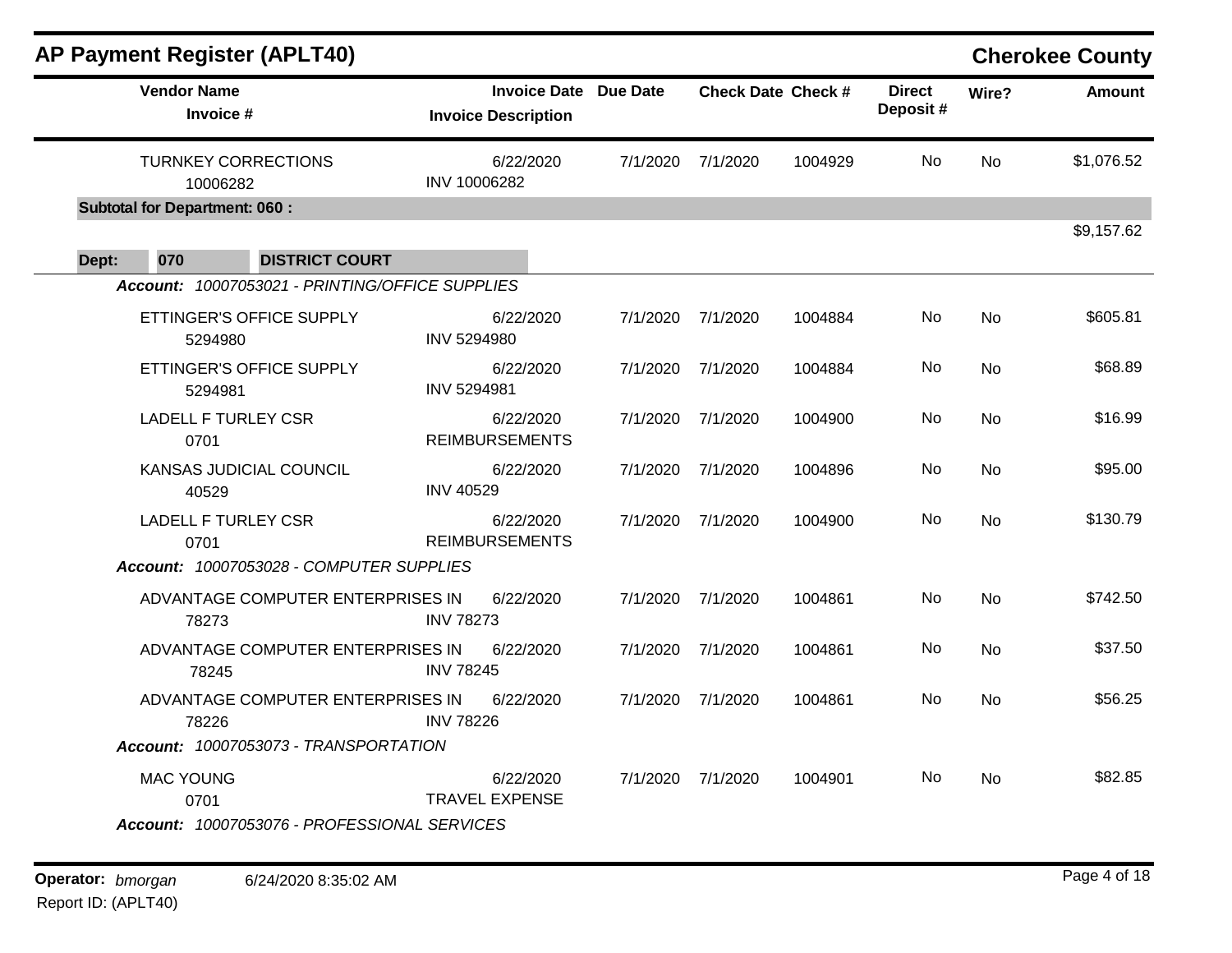$\blacksquare$ 

| <b>Vendor Name</b><br>Invoice #                                                 | <b>Invoice Date Due Date</b><br><b>Invoice Description</b> |          | <b>Check Date Check #</b> |         | <b>Direct</b><br>Deposit# | Wire?     | <b>Amount</b> |
|---------------------------------------------------------------------------------|------------------------------------------------------------|----------|---------------------------|---------|---------------------------|-----------|---------------|
| MEYER LAW FIRM, L.L.C.<br>0701<br>Account: 10007053083 - EQUIPMENT LEASE/RENTAL | 6/22/2020<br>03603                                         | 7/1/2020 | 7/1/2020                  | 1004905 | No.                       | <b>No</b> | \$26.50       |
| COPY PRODUCTS INC<br>329800                                                     | 6/22/2020<br><b>INV 329800</b>                             |          | 7/1/2020 7/1/2020         | 1004880 | No                        | <b>No</b> | \$429.15      |
| <b>CULLIGAN OF JOPLIN</b><br>168211                                             | 6/22/2020<br><b>INV 168211</b>                             | 7/1/2020 | 7/1/2020                  | 1004881 | No                        | No        | \$6.20        |
| STENOGRAPH LLC<br>0701                                                          | 6/22/2020<br>CONTRACT MQ113915                             |          | 7/1/2020 7/1/2020         | 1004922 | No.                       | No        | \$299.00      |
| <b>Subtotal for Department: 070:</b><br>080<br><b>COURTHOUSE</b><br>Dept:       |                                                            |          |                           |         |                           |           | \$2,597.43    |
| Account: 10008053040 - JANITORIAL SUPPLIES                                      |                                                            |          |                           |         |                           |           |               |
| <b>CINTAS #459</b><br>4053391120                                                | 6/18/2020<br>INV 4053391120                                | 7/1/2020 | 7/1/2020                  | 1004874 | No                        | <b>No</b> | \$41.91       |
| <b>HENRY KRAFT INC</b><br>305490                                                | 6/22/2020<br><b>INV 305490</b>                             | 7/1/2020 | 7/1/2020                  | 1004890 | No                        | <b>No</b> | \$74.64       |
| <b>CINTAS FIRST AID &amp; SAFETY</b><br>4052765463                              | 6/11/2020<br>INV 4052765463                                | 7/1/2020 | 7/1/2020                  | 1004876 | No                        | <b>No</b> | \$34.54       |
| ETTINGER'S OFFICE SUPPLY<br>5295630                                             | 6/11/2020<br>INV 5295630                                   | 7/1/2020 | 7/1/2020                  | 1004884 | No                        | <b>No</b> | \$130.55      |
| Account: 10008053072 - GAS, ELECTRIC, WATER                                     |                                                            |          |                           |         |                           |           |               |
| EMPIRE DISTRICT ELECTRIC COMPANY<br>0701 ch                                     | 6/19/2020<br>ACCT 305532-35-0                              | 7/1/2020 | 7/1/2020                  | 1004883 | No                        | <b>No</b> | \$2,679.81    |
| Account: 10008053080 - MAINTENANCE/BLDGS & GROUNDS                              |                                                            |          |                           |         |                           |           |               |
| <b>FARMERS COOPERATIVE ASSOCIATION</b><br>277426                                | 6/16/2020<br><b>INV 277426</b>                             |          | 7/1/2020 7/1/2020         | 1004886 | No.                       | <b>No</b> | \$25.14       |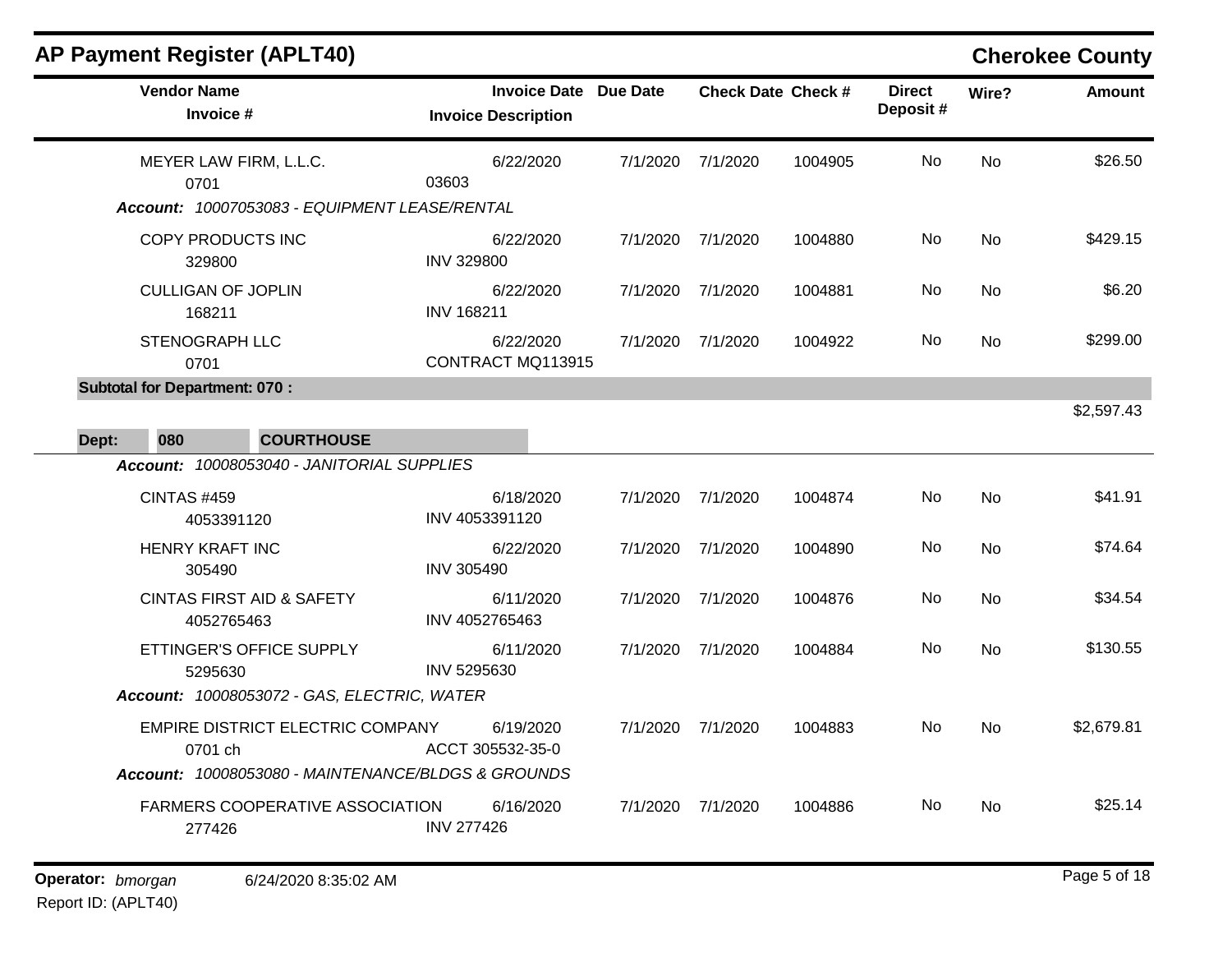|                   |                                      | <b>AP Payment Register (APLT40)</b>                                    |                                                            |          |                   |                           |                           |           | <b>Cherokee County</b> |
|-------------------|--------------------------------------|------------------------------------------------------------------------|------------------------------------------------------------|----------|-------------------|---------------------------|---------------------------|-----------|------------------------|
|                   | <b>Vendor Name</b><br>Invoice #      |                                                                        | <b>Invoice Date Due Date</b><br><b>Invoice Description</b> |          |                   | <b>Check Date Check #</b> | <b>Direct</b><br>Deposit# | Wire?     | <b>Amount</b>          |
|                   | b15312                               | TRUE VALUE COLUMBUS                                                    | 6/18/2020<br><b>TRANS B15312</b>                           | 7/1/2020 | 7/1/2020          | 1004928                   | No                        | No        | \$34.93                |
|                   | A410211                              | TRUE VALUE COLUMBUS                                                    | 6/11/2020<br><b>TRANS A410211</b>                          | 7/1/2020 | 7/1/2020          | 1004928                   | No                        | <b>No</b> | \$19.47                |
|                   | 652                                  | <b>B.E.S.T. PLUMBING &amp; HEATING INC</b>                             | 6/22/2020<br><b>INV 652</b>                                | 7/1/2020 | 7/1/2020          | 1004868                   | No                        | <b>No</b> | \$133.53               |
|                   | 51668                                | TOUCHTON ELECTRIC INC<br>Account: 10008053083 - EQUIPMENT LEASE/RENTAL | 6/15/2020<br><b>INV 51668</b>                              | 7/1/2020 | 7/1/2020          | 1004927                   | No                        | No        | \$34.00                |
|                   | PITNEY BOWES<br>3311369694           | Account: 10008053089 - OTHER CONTRACTUAL                               | 6/15/2020<br>INV 3311369694                                |          | 7/1/2020 7/1/2020 | 1004913                   | No                        | <b>No</b> | \$1,573.68             |
|                   | <b>FORENSIC MEDICAL</b><br>15518     |                                                                        | 6/15/2020<br><b>INV 15518</b>                              | 7/1/2020 | 7/1/2020          | 1004888                   | No                        | No        | \$4,950.00             |
|                   | <b>KENNETH E MAXTON</b><br>0701      |                                                                        | 6/22/2020<br><b>CORONER BILLING</b>                        |          | 7/1/2020 7/1/2020 | 1004897                   | No                        | No        | \$480.00               |
|                   | <b>MERCY COLUMBUS</b><br>0701        |                                                                        | 6/11/2020<br>CONT 94000004128903                           | 7/1/2020 | 7/1/2020          | 1004904                   | No                        | <b>No</b> | \$210.70               |
|                   | <b>Subtotal for Department: 080:</b> |                                                                        |                                                            |          |                   |                           |                           |           |                        |
| Dept:             | 090                                  | <b>EMERGENCY PREPAREDNESS</b>                                          |                                                            |          |                   |                           |                           |           | \$10,422.90            |
|                   |                                      | Account: 10009053072 - GAS, ELECTRIC, WATER                            |                                                            |          |                   |                           |                           |           |                        |
|                   | <b>EVERGY</b><br>0701                |                                                                        | 6/11/2020<br>ACCT 2457329745                               |          | 7/1/2020 7/1/2020 | 1004885                   | No                        | No        | \$32.83                |
|                   | <b>Subtotal for Department: 090:</b> |                                                                        |                                                            |          |                   |                           |                           |           |                        |
| Dept:             | 170                                  | <b>JUVENILE DETENTION</b>                                              |                                                            |          |                   |                           |                           |           | \$32.83                |
| Operator: bmorgan |                                      | 6/24/2020 8:35:02 AM                                                   |                                                            |          |                   |                           |                           |           | Page 6 of 18           |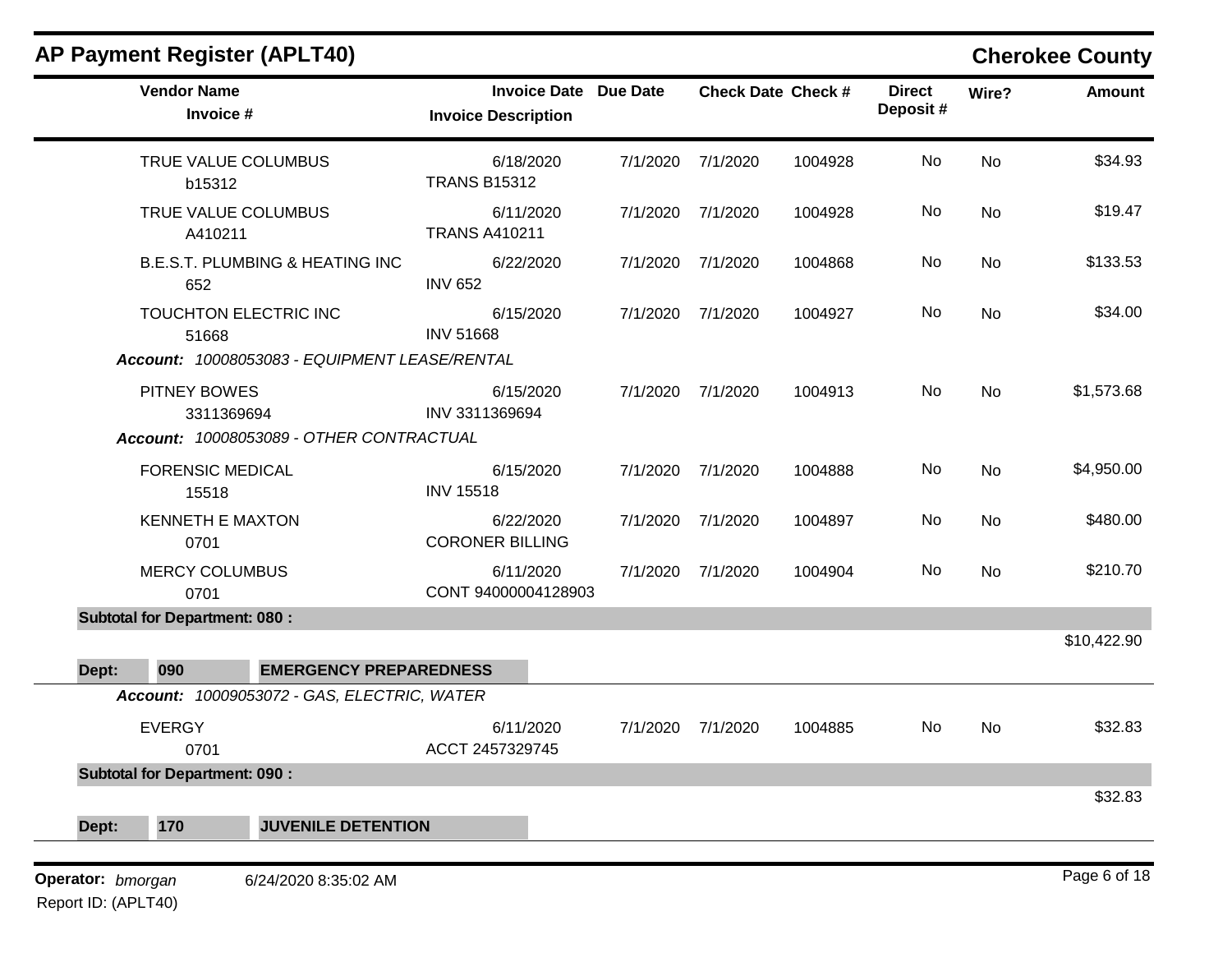|       |                                | <b>AP Payment Register (APLT40)</b>            |                   |                                                            |          |                           |         |                            |           | <b>Cherokee County</b> |
|-------|--------------------------------|------------------------------------------------|-------------------|------------------------------------------------------------|----------|---------------------------|---------|----------------------------|-----------|------------------------|
|       |                                | <b>Vendor Name</b><br>Invoice #                |                   | <b>Invoice Date Due Date</b><br><b>Invoice Description</b> |          | <b>Check Date Check #</b> |         | <b>Direct</b><br>Deposit # | Wire?     | <b>Amount</b>          |
|       |                                | Account: 10017053599 - GENERAL COUNTY BUSINESS |                   |                                                            |          |                           |         |                            |           |                        |
|       |                                | SEK REGIONAL JUVENILE DETENTION CTR<br>6752    | <b>INV 6752</b>   | 6/15/2020                                                  | 7/1/2020 | 7/1/2020                  | 1004918 | No.                        | No        | \$8,939.00             |
|       |                                | <b>Subtotal for Department: 170:</b>           |                   |                                                            |          |                           |         |                            |           |                        |
|       |                                |                                                |                   |                                                            |          |                           |         |                            |           | \$8,939.00             |
|       | <b>Subtotal for Fund: 100:</b> |                                                |                   |                                                            |          |                           |         |                            |           |                        |
|       |                                |                                                |                   |                                                            |          |                           |         |                            |           | \$31,728.51            |
| Fund: | 109                            | <b>TECHNOLOGY RESERVE F</b>                    |                   |                                                            |          |                           |         |                            |           |                        |
| Dept: | 000                            | <b>NON-DEPARTMENTAL</b>                        |                   |                                                            |          |                           |         |                            |           |                        |
|       | Account:                       | 10900053222 - TECHNOLOGY RESERVE EXPENSE       |                   |                                                            |          |                           |         |                            |           |                        |
|       |                                | COMPUTER INFORMATION CONCEPTS<br>082720        | <b>INV 082720</b> | 6/23/2020                                                  | 7/1/2020 | 7/1/2020                  | 1004879 | No                         | <b>No</b> | \$107,129.64           |
|       |                                | <b>Subtotal for Department: 000:</b>           |                   |                                                            |          |                           |         |                            |           |                        |
|       |                                |                                                |                   |                                                            |          |                           |         |                            |           | \$107,129.64           |
|       | <b>Subtotal for Fund: 109:</b> |                                                |                   |                                                            |          |                           |         |                            |           |                        |
|       |                                |                                                |                   |                                                            |          |                           |         |                            |           | \$107,129.64           |
| Fund: | 110                            | <b>ROAD AND BRIDGE</b>                         |                   |                                                            |          |                           |         |                            |           |                        |
| Dept: | 000                            | <b>NON-DEPARTMENTAL</b>                        |                   |                                                            |          |                           |         |                            |           |                        |
|       |                                | Account: 11000053031 - DIESEL FUEL             |                   |                                                            |          |                           |         |                            |           |                        |
|       |                                | MFA OIL - NEOSHO 1055<br>1735419 HWY           | INV #1735419      | 6/15/2020                                                  | 7/1/2020 | 7/1/2020                  | 1004906 | No                         | <b>No</b> | \$773.18               |
|       |                                | MFA OIL - NEOSHO 1055<br>1746898 HWY           | INV #1746898      | 6/23/2020                                                  | 7/1/2020 | 7/1/2020                  | 1004906 | No                         | No        | \$1,287.50             |
|       |                                | MFA OIL - NEOSHO 1055<br>1728148 HWY           | INV #1728148      | 6/9/2020                                                   | 7/1/2020 | 7/1/2020                  | 1004906 | No                         | <b>No</b> | \$386.51               |
|       |                                |                                                |                   |                                                            |          |                           |         |                            |           |                        |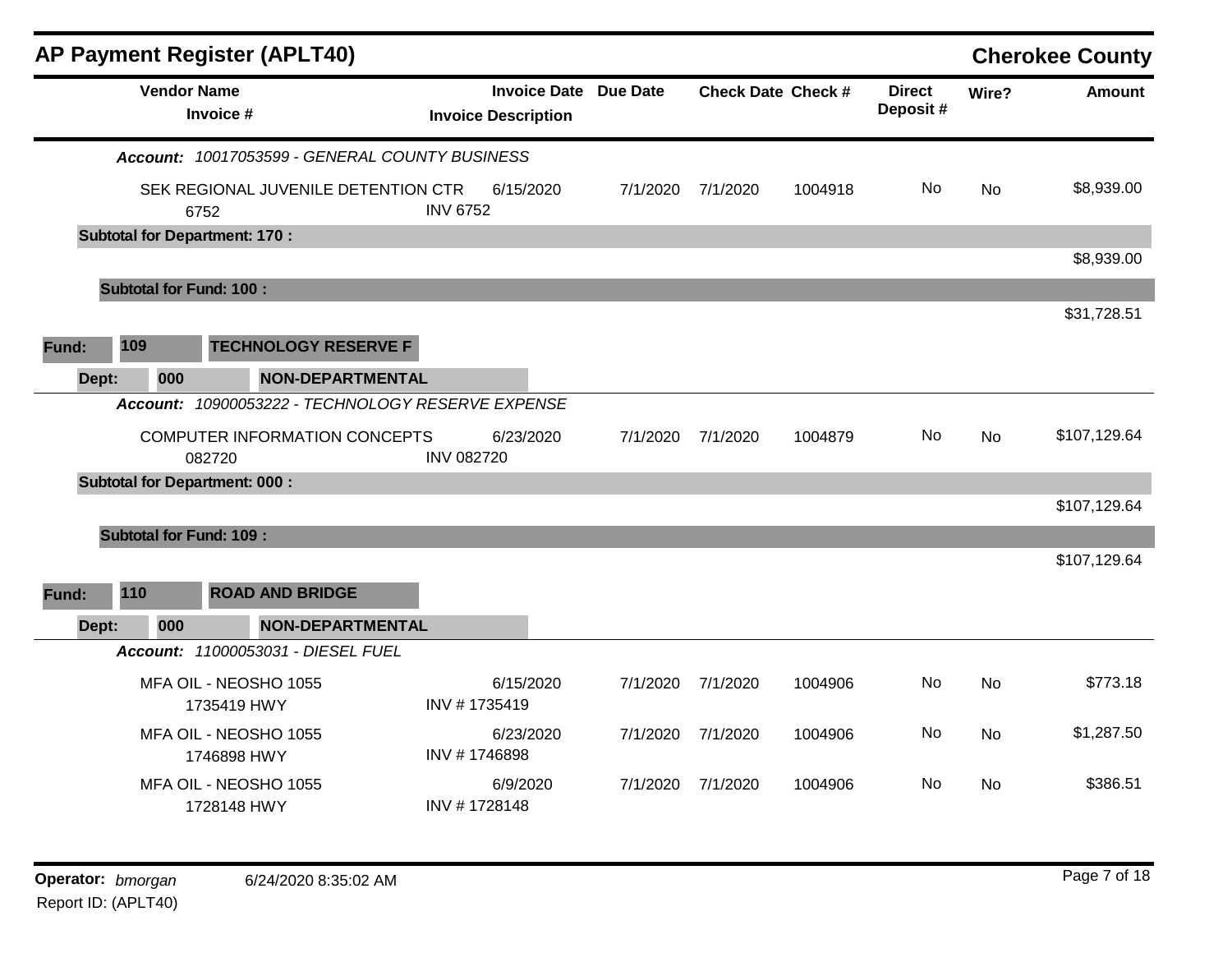| <b>AP Payment Register (APLT40)</b>                                 |                                                            |                           |         |                           |           | <b>Cherokee County</b> |
|---------------------------------------------------------------------|------------------------------------------------------------|---------------------------|---------|---------------------------|-----------|------------------------|
| <b>Vendor Name</b><br>Invoice #                                     | <b>Invoice Date Due Date</b><br><b>Invoice Description</b> | <b>Check Date Check #</b> |         | <b>Direct</b><br>Deposit# | Wire?     | <b>Amount</b>          |
| MFA OIL - NEOSHO 1055<br>1741757 HWY                                | 6/18/2020<br>INV #1741757                                  | 7/1/2020 7/1/2020         | 1004906 | No                        | <b>No</b> | \$310.60               |
| MFA OIL - NEOSHO 1055<br>1735977 HWY                                | 6/15/2020<br>INV #1735977                                  | 7/1/2020 7/1/2020         | 1004906 | <b>No</b>                 | <b>No</b> | \$395.78               |
| MFA OIL - NEOSHO 1055<br>1728768 HWY                                | 6/9/2020<br>INV #1728768                                   | 7/1/2020 7/1/2020         | 1004906 | No                        | No        | \$358.52               |
| MFA OIL - NEOSHO 1055<br>1728151 HWY                                | 6/9/2020<br>INV #1728151                                   | 7/1/2020 7/1/2020         | 1004906 | No                        | <b>No</b> | \$1,350.37             |
| MFA OIL - NEOSHO 1055<br>1728153 HWY                                | 6/9/2020<br>INV #1728153                                   | 7/1/2020 7/1/2020         | 1004906 | No                        | No        | \$605.46               |
| MFA OIL - NEOSHO 1055<br>1728169 HWY                                | 6/9/2020<br>INV #1728169                                   | 7/1/2020 7/1/2020         | 1004906 | No                        | <b>No</b> | \$337.97               |
| MFA OIL - NEOSHO 1055<br>1734111 HWY                                | 6/12/2020<br>INV #1734111                                  | 7/1/2020 7/1/2020         | 1004906 | No                        | No        | \$390.15               |
| MFA OIL - NEOSHO 1055<br>1728770 HWY                                | 6/9/2020<br>INV #1728770                                   | 7/1/2020 7/1/2020         | 1004906 | No                        | <b>No</b> | \$345.94               |
| MFA OIL - NEOSHO 1055<br>1741732 HWY                                | 6/18/2020<br>INV #1741732                                  | 7/1/2020 7/1/2020         | 1004906 | No                        | No        | \$362.85               |
| Account: 11000053032 - OIL/GREASE                                   |                                                            |                           |         |                           |           |                        |
| FROST OIL COMPANY<br>0212030-IN HWY                                 | 6/17/2020<br>INV # 0212030-IN                              | 7/1/2020 7/1/2020         | 1004889 | No                        | No        | \$3,325.42             |
| FROST OIL COMPANY<br>0211490-IN HWY                                 | 6/10/2020<br>INV # 0211490-IN                              | 7/1/2020 7/1/2020         | 1004889 | No                        | <b>No</b> | \$179.77               |
| FROST OIL COMPANY<br>209621R-DM HWY<br>Account: 11000053033 - TIRES | 6/8/2020<br>INV #209621R-DM                                | 7/1/2020 7/1/2020         | 1004889 | No                        | No        | \$69.80                |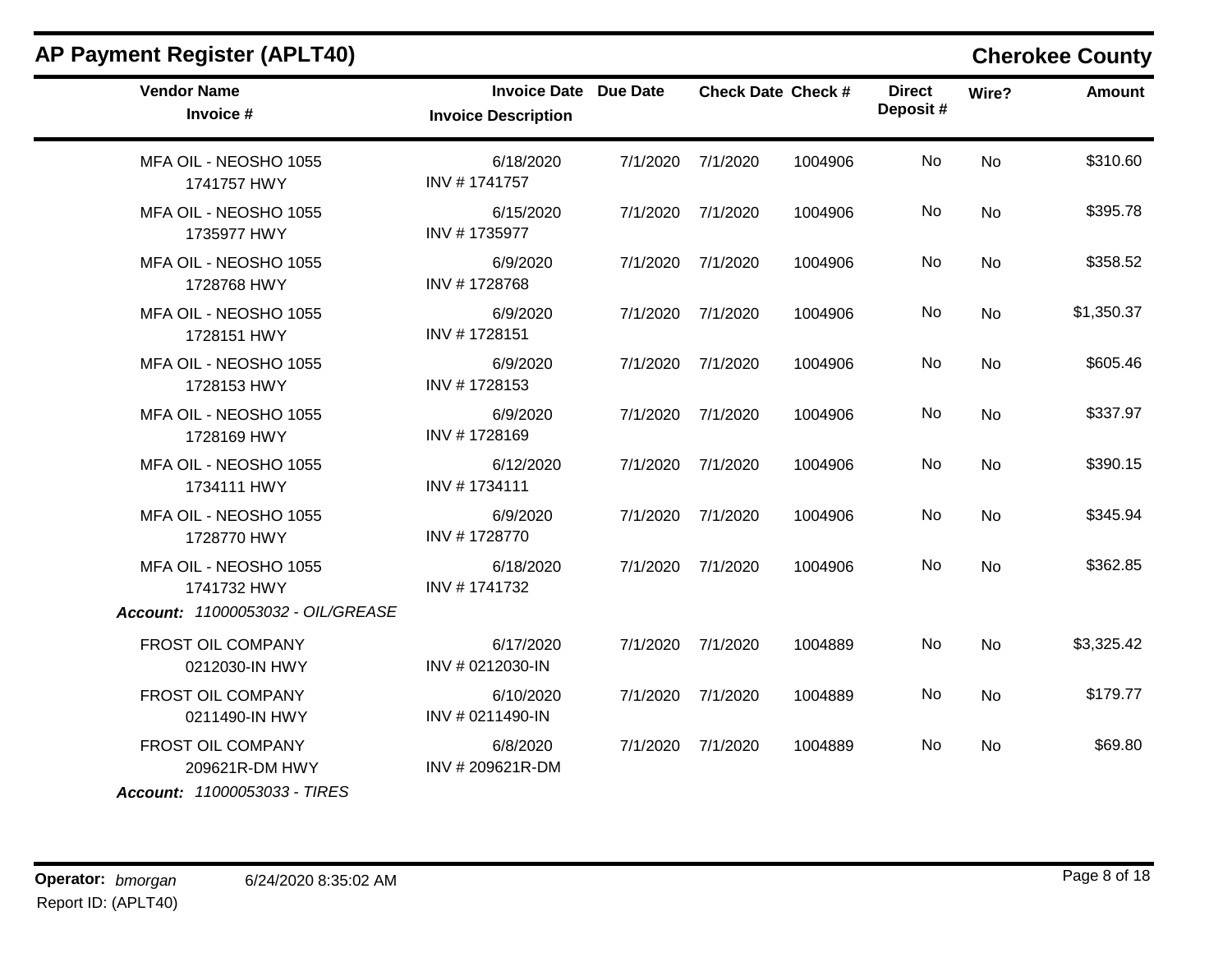| <b>Vendor Name</b><br>Invoice #                                                                      | <b>Invoice Date Due Date</b><br><b>Invoice Description</b> |          | <b>Check Date Check #</b> |         | <b>Direct</b><br>Deposit# | Wire?     | <b>Amount</b> |
|------------------------------------------------------------------------------------------------------|------------------------------------------------------------|----------|---------------------------|---------|---------------------------|-----------|---------------|
| PURCELL TIRE & RUBBER COMPANY<br>2640253 HWY<br>Account: 11000053037 - SIGNS/POSTS                   | 6/19/2020<br>INV #2640253                                  | 7/1/2020 | 7/1/2020                  | 1004915 | No                        | <b>No</b> | \$2,498.02    |
| NATIONAL SIGN CO INC<br>IN-193620 HWY                                                                | 6/10/2020<br>INV # IN-193620                               | 7/1/2020 | 7/1/2020                  | 1004909 | No                        | <b>No</b> | \$4,620.45    |
| NATIONAL SIGN CO INC<br>IN-193621 HWY                                                                | 6/10/2020<br>INV # IN-193621                               | 7/1/2020 | 7/1/2020                  | 1004909 | No.                       | <b>No</b> | \$940.00      |
| Account: 11000053042 - BREAKROOM SUPPLIES                                                            |                                                            |          |                           |         |                           |           |               |
| APPLEMARKET<br>3798312 HWY                                                                           | 6/11/2020<br>INV #3798312                                  | 7/1/2020 | 7/1/2020                  | 1004863 | No                        | <b>No</b> | \$2.97        |
| APPLEMARKET<br>3798349 HWY<br>Account: 11000053074 - UTILITIES/TELEPHONE BILLS                       | 6/17/2020<br>INV #3798349                                  | 7/1/2020 | 7/1/2020                  | 1004863 | No                        | <b>No</b> | \$12.09       |
| EMPIRE DISTRICT ELECTRIC COMPANY<br>158630-59-0 HWY 12<br>Account: 11000053079 - MACHINERY/EQUIPMENT | 6/10/2020<br>ACCT #158630=59-0                             | 7/1/2020 | 7/1/2020                  | 1004883 | No                        | <b>No</b> | \$224.21      |
| NATALINIS AUTOMOTIVE<br>740148 HWY                                                                   | 6/22/2020<br>INV #740148                                   | 7/1/2020 | 7/1/2020                  | 1004907 | No                        | <b>No</b> | \$29.07       |
| <b>HERITAGE TRACTOR</b><br>10769044 HWY                                                              | 6/15/2020<br>INV #10769044                                 | 7/1/2020 | 7/1/2020                  | 1004891 | No                        | <b>No</b> | \$148.53      |
| NATALINIS AUTOMOTIVE<br>739589                                                                       | 6/16/2020<br>INV #739589                                   | 7/1/2020 | 7/1/2020                  | 1004907 | No.                       | No        | \$59.76       |
| NATALINIS AUTOMOTIVE<br>739796 HWY                                                                   | 6/18/2020<br>INV #739796                                   | 7/1/2020 | 7/1/2020                  | 1004907 | No.                       | <b>No</b> | \$36.98       |
| NATALINIS AUTOMOTIVE<br>739926 HWY                                                                   | 6/19/2020<br>INV #739926                                   | 7/1/2020 | 7/1/2020                  | 1004907 | No.                       | No        | \$204.04      |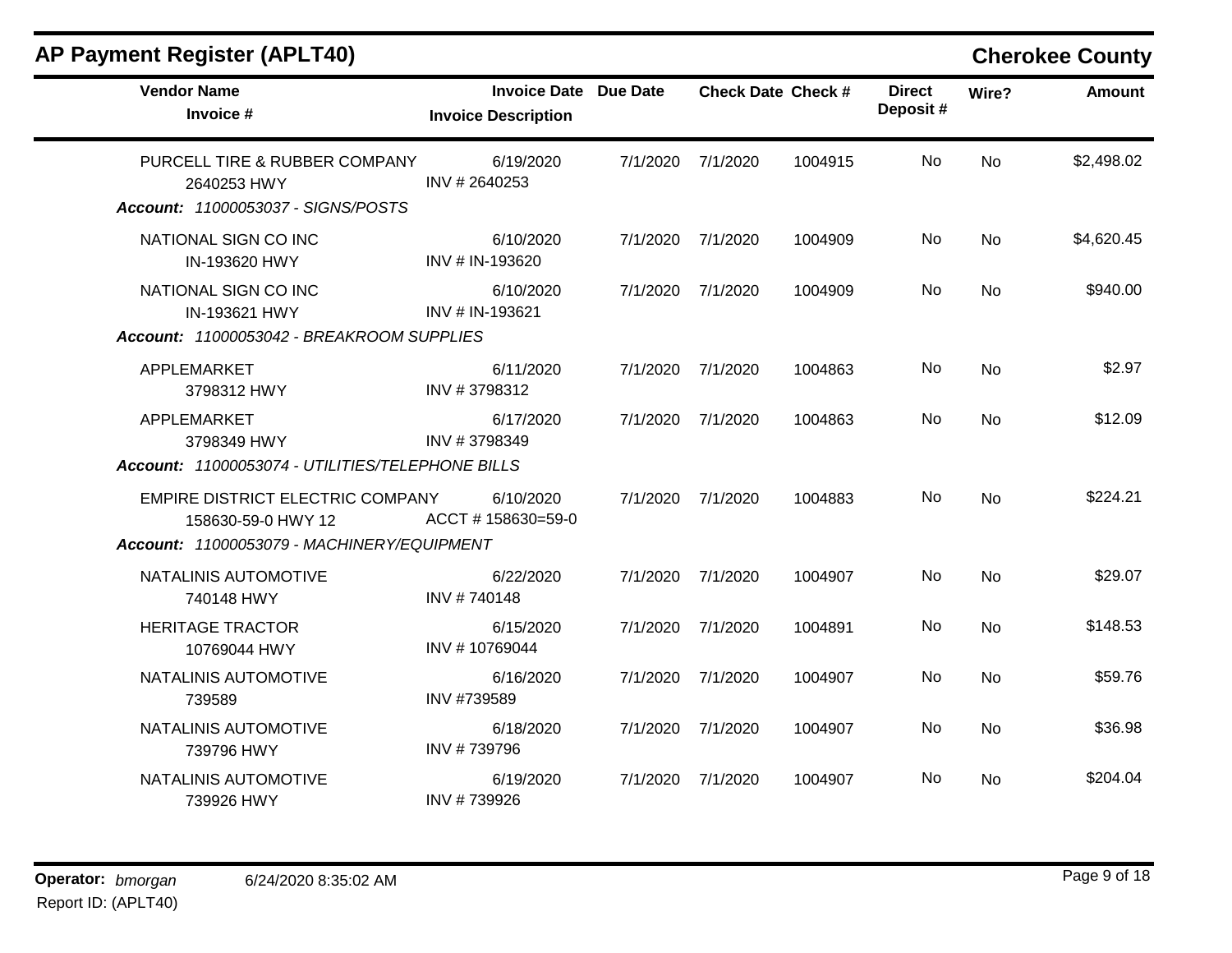| AP Payment Register (APLT40)                 |                                                            |          |                           |         |                           |           | <b>Cherokee County</b> |
|----------------------------------------------|------------------------------------------------------------|----------|---------------------------|---------|---------------------------|-----------|------------------------|
| <b>Vendor Name</b><br>Invoice #              | <b>Invoice Date Due Date</b><br><b>Invoice Description</b> |          | <b>Check Date Check #</b> |         | <b>Direct</b><br>Deposit# | Wire?     | <b>Amount</b>          |
| NATALINIS AUTOMOTIVE<br>739931 HWY           | 6/19/2020<br>INV #739931                                   | 7/1/2020 | 7/1/2020                  | 1004907 | No                        | No        | \$96.00                |
| NATALINIS AUTOMOTIVE<br>740126 HWY           | 6/22/2020<br>INV #740126                                   | 7/1/2020 | 7/1/2020                  | 1004907 | No                        | No        | \$44.68                |
| NATALINIS AUTOMOTIVE<br>739415 HWY           | 6/15/2020<br>INV #739415                                   | 7/1/2020 | 7/1/2020                  | 1004907 | No                        | No        | \$2.49                 |
| NATALINIS AUTOMOTIVE<br>740195 HWY           | 6/22/2020<br>INV #740195                                   | 7/1/2020 | 7/1/2020                  | 1004907 | No                        | <b>No</b> | \$4.18                 |
| <b>HERITAGE TRACTOR</b><br>10770181 HWY      | 6/16/2020<br>INV #10770181                                 | 7/1/2020 | 7/1/2020                  | 1004891 | No                        | No        | \$198.28               |
| NATALINIS AUTOMOTIVE<br>740205 HWY           | 6/22/2020<br>INV #740205                                   | 7/1/2020 | 7/1/2020                  | 1004908 | No                        | No        | \$420.80               |
| SAFETY-KLEEN SYSTEMS 5201<br>83213793 HWY    | 6/1/2020<br>INV #83213793                                  |          | 7/1/2020 7/1/2020         | 1004917 | No                        | No        | \$437.25               |
| SAFETY-KLEEN SYSTEMS 5201<br>83283178 HWY    | 6/9/2020<br>83283178                                       |          | 7/1/2020 7/1/2020         | 1004917 | No                        | No        | \$360.00               |
| TRUE VALUE COLUMBUS<br>A410635 HWY           | 6/15/2020<br>INV # A410635                                 | 7/1/2020 | 7/1/2020                  | 1004928 | No                        | <b>No</b> | \$5.39                 |
| TRUE VALUE COLUMBUS<br>A411041 HWY           | 6/19/2020<br><b>INVOICE # A411041</b>                      | 7/1/2020 | 7/1/2020                  | 1004928 | No                        | No        | \$11.32                |
| TRUE VALUE COLUMBUS<br>B15196 HWY            | 6/11/2020<br>B15196                                        | 7/1/2020 | 7/1/2020                  | 1004928 | No                        | No        | \$47.77                |
| <b>HERITAGE TRACTOR</b><br><b>CREDIT</b>     | 6/23/2020<br><b>CREDIT</b>                                 | 7/1/2020 | 7/1/2020                  | 1004891 | No                        | No        | (\$344.23)             |
| JENKINS DIESEL POWER INC<br>X10101505601 HWY | 6/12/2020<br>INV # X10101505601                            |          | 7/1/2020 7/1/2020         | 1004892 | No                        | <b>No</b> | \$318.04               |
| <b>FLEETPRIDE</b><br>53126293 HWY            | 6/9/2020<br>INV #53126293                                  | 7/1/2020 | 7/1/2020                  | 1004887 | No                        | No        | \$64.91                |
| Operator: bmorgan<br>6/24/2020 8:35:02 AM    |                                                            |          |                           |         |                           |           | Page 10 of 18          |

Report ID: (APLT40)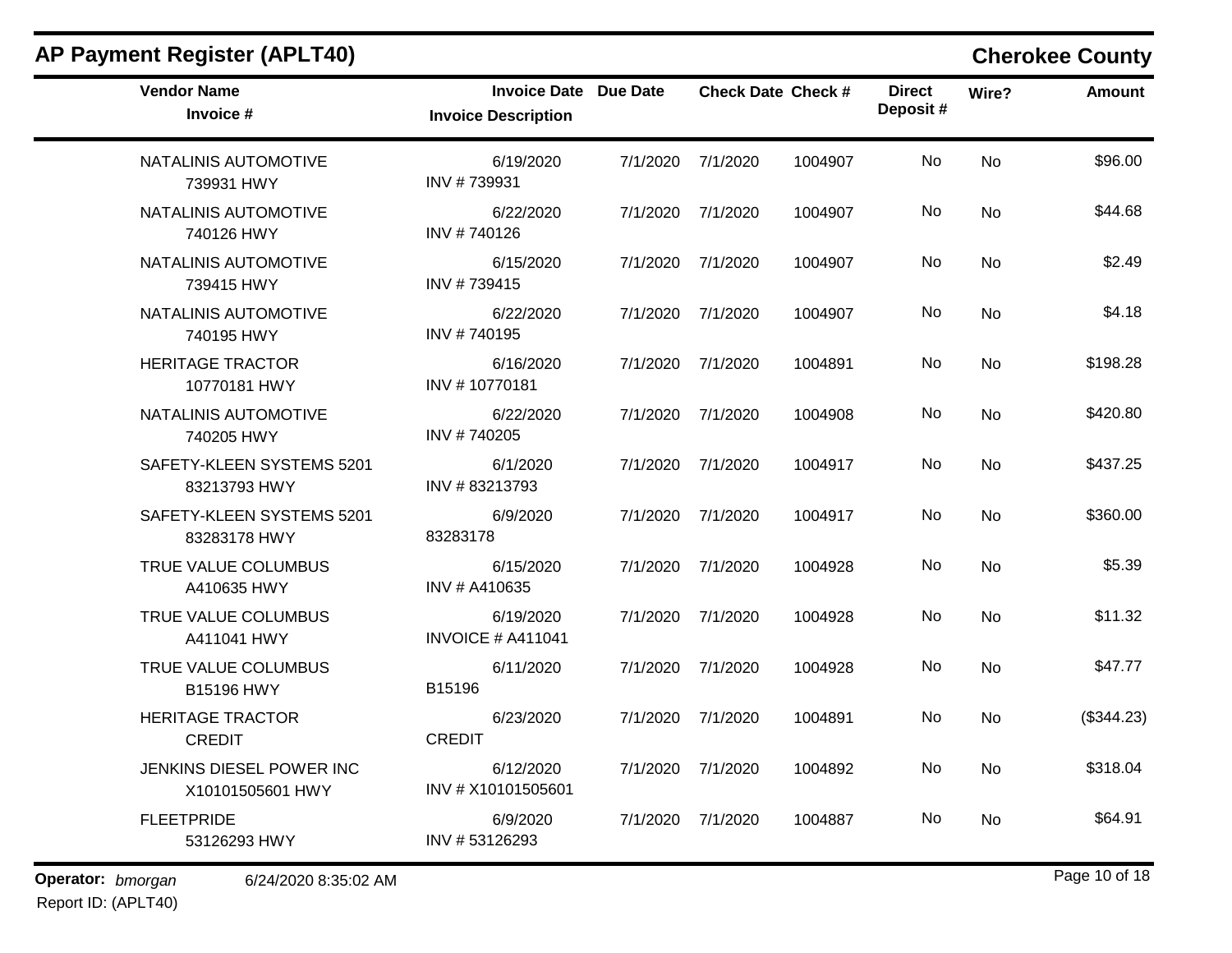| <b>Vendor Name</b><br>Invoice #                      | <b>Invoice Date Due Date</b><br><b>Invoice Description</b> |                   | <b>Check Date Check #</b> |         | <b>Direct</b><br>Deposit# | Wire?     | <b>Amount</b> |
|------------------------------------------------------|------------------------------------------------------------|-------------------|---------------------------|---------|---------------------------|-----------|---------------|
| <b>FARMERS COOPERATIVE ASSOCIATION</b><br>276984 HWY | 6/9/2020<br>INV #276984                                    | 7/1/2020          | 7/1/2020                  | 1004886 | No                        | <b>No</b> | \$14.99       |
| <b>AMERICAN BATTERY</b><br>18420 HWY                 | 6/19/2020<br>INV #18420                                    | 7/1/2020          | 7/1/2020                  | 1004862 | <b>No</b>                 | <b>No</b> | \$178.20      |
| <b>FARMERS COOPERATIVE ASSOCIATION</b><br>276987 HWY | 6/9/2020<br>INV #276987                                    | 7/1/2020          | 7/1/2020                  | 1004886 | No.                       | No        | \$5.49        |
| NEPTUNE RADIATOR & AUTO REPAIR<br>0029637 HWY        | 6/19/2020<br>INV # 0029637                                 | 7/1/2020          | 7/1/2020                  | 1004910 | No                        | No        | \$85.00       |
| <b>HERITAGE TRACTOR</b><br>10759219 HWY              | 6/10/2020<br>INV #10759219                                 | 7/1/2020 7/1/2020 |                           | 1004891 | No                        | <b>No</b> | \$360.96      |
| <b>KIRKLAND</b><br>373559 HWY                        | 6/17/2020<br>INV #373559                                   | 7/1/2020          | 7/1/2020                  | 1004898 | No                        | No        | \$63.00       |
| NATALINIS AUTOMOTIVE<br>739195 HWY                   | 6/12/2020<br>INV #739195                                   | 7/1/2020 7/1/2020 |                           | 1004907 | No                        | <b>No</b> | \$187.24      |
| <b>FLEETPRIDE</b><br>53432263 HWY                    | 6/12/2020<br>INV #53432263                                 | 7/1/2020          | 7/1/2020                  | 1004887 | No.                       | No        | \$206.50      |
| <b>FLEETPRIDE</b><br>53438791 HWY                    | 6/12/2020<br>INV #53438791                                 | 7/1/2020 7/1/2020 |                           | 1004887 | No                        | <b>No</b> | \$97.60       |
| WISDOM'S PUMP SERVICE INC<br>14257 HWY               | 6/11/2020<br>INV #14257                                    | 7/1/2020          | 7/1/2020                  | 1004933 | No.                       | No        | \$386.10      |
| <b>FLEETPRIDE</b><br>53770002 HWY                    | 6/18/2020<br>INV #53770002                                 | 7/1/2020          | 7/1/2020                  | 1004887 | <b>No</b>                 | <b>No</b> | \$156.34      |
| JOPLIN FREIGHTLINER SALES INC<br>59014906 HWY        | 6/9/2020<br>INV #59014906                                  | 7/1/2020          | 7/1/2020                  | 1004893 | No.                       | No        | \$69.56       |
| NATALINIS AUTOMOTIVE<br>738898 HWY                   | 6/10/2020<br>INV #738898                                   | 7/1/2020          | 7/1/2020                  | 1004907 | <b>No</b>                 | No        | \$9.80        |
| NATALINIS AUTOMOTIVE<br>739081 HWY                   | 6/11/2020<br>INV #739081                                   | 7/1/2020          | 7/1/2020                  | 1004907 | No.                       | No        | \$2.04        |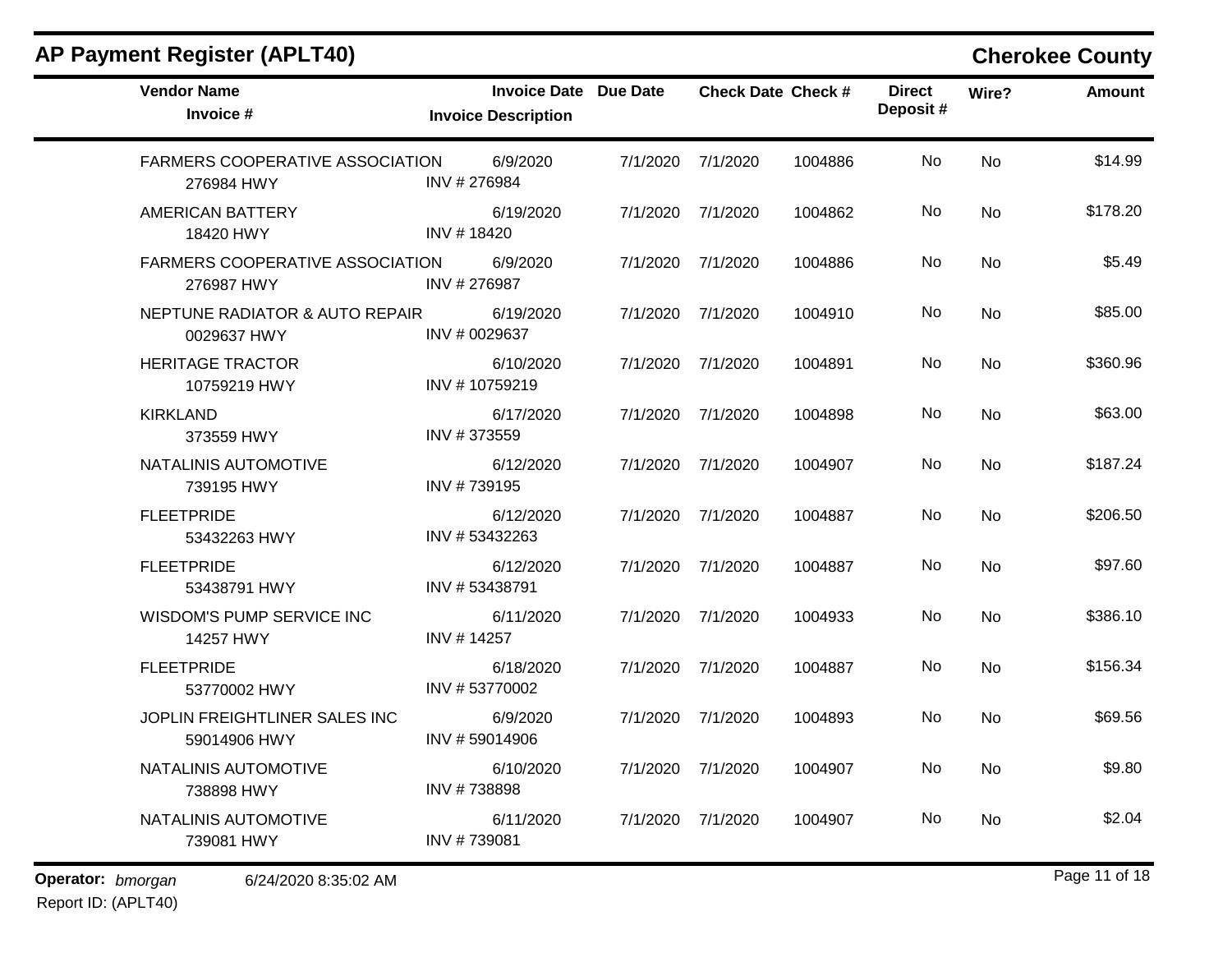|       |                                | AP Payment Register (APLT40)                       |                                                            |          |          |                           |                           |           | <b>Cherokee County</b> |
|-------|--------------------------------|----------------------------------------------------|------------------------------------------------------------|----------|----------|---------------------------|---------------------------|-----------|------------------------|
|       | <b>Vendor Name</b>             | Invoice #                                          | <b>Invoice Date Due Date</b><br><b>Invoice Description</b> |          |          | <b>Check Date Check #</b> | <b>Direct</b><br>Deposit# | Wire?     | <b>Amount</b>          |
|       |                                | NATALINIS AUTOMOTIVE<br>739090 HWY                 | 6/11/2020<br>INV #739090                                   | 7/1/2020 | 7/1/2020 | 1004907                   | No                        | <b>No</b> | \$2.04                 |
|       | <b>FLEETPRIDE</b>              | 53750135 HWY                                       | 6/17/2020<br>INV #53750135                                 | 7/1/2020 | 7/1/2020 | 1004887                   | No                        | <b>No</b> | \$46.80                |
|       |                                | NATALINIS AUTOMOTIVE<br>739183 HWY                 | 6/12/2020<br>INV #739183                                   | 7/1/2020 | 7/1/2020 | 1004907                   | No                        | <b>No</b> | \$24.80                |
|       |                                | Account: 11000053080 - MAINTENANCE/BLDGS & GROUNDS |                                                            |          |          |                           |                           |           |                        |
|       |                                | CLEAN THE UNIFORM CO JOPLIN<br>20144799 HWY        | 6/15/2020<br>INV #20144799                                 | 7/1/2020 | 7/1/2020 | 1004877                   | No                        | <b>No</b> | \$50.16                |
|       |                                | CLEAN THE UNIFORM CO JOPLIN<br>20143411 HWY        | 6/8/2020<br>INV #20143411                                  | 7/1/2020 | 7/1/2020 | 1004877                   | No                        | <b>No</b> | \$16.04                |
|       |                                | Account: 11000053089 - OTHER CONTRACTUAL           |                                                            |          |          |                           |                           |           |                        |
|       | <b>CINTAS CORP</b>             | 8404674624 HWY                                     | 6/5/2020<br>INV #8404674624                                | 7/1/2020 | 7/1/2020 | 1004875                   | No                        | <b>No</b> | \$48.59                |
|       |                                | <b>Subtotal for Department: 000:</b>               |                                                            |          |          |                           |                           |           |                        |
|       |                                |                                                    |                                                            |          |          |                           |                           |           | \$22,934.07            |
|       | <b>Subtotal for Fund: 110:</b> |                                                    |                                                            |          |          |                           |                           |           |                        |
| Fund: | 130                            | <b>NOXIOUS WEED</b>                                |                                                            |          |          |                           |                           |           | \$22,934.07            |
| Dept: | 000                            | <b>NON-DEPARTMENTAL</b>                            |                                                            |          |          |                           |                           |           |                        |
|       |                                | Account: 13000053002 - SALARIES                    |                                                            |          |          |                           |                           |           |                        |
|       |                                | <b>CECIL VERNON BROWN</b><br>0701                  | 6/18/2020<br><b>CONTRACT LABOR</b>                         | 7/1/2020 | 7/1/2020 | 1004871                   | No                        | <b>No</b> | \$940.00               |
|       |                                | <b>Subtotal for Department: 000:</b>               |                                                            |          |          |                           |                           |           |                        |
|       |                                |                                                    |                                                            |          |          |                           |                           |           | \$940.00               |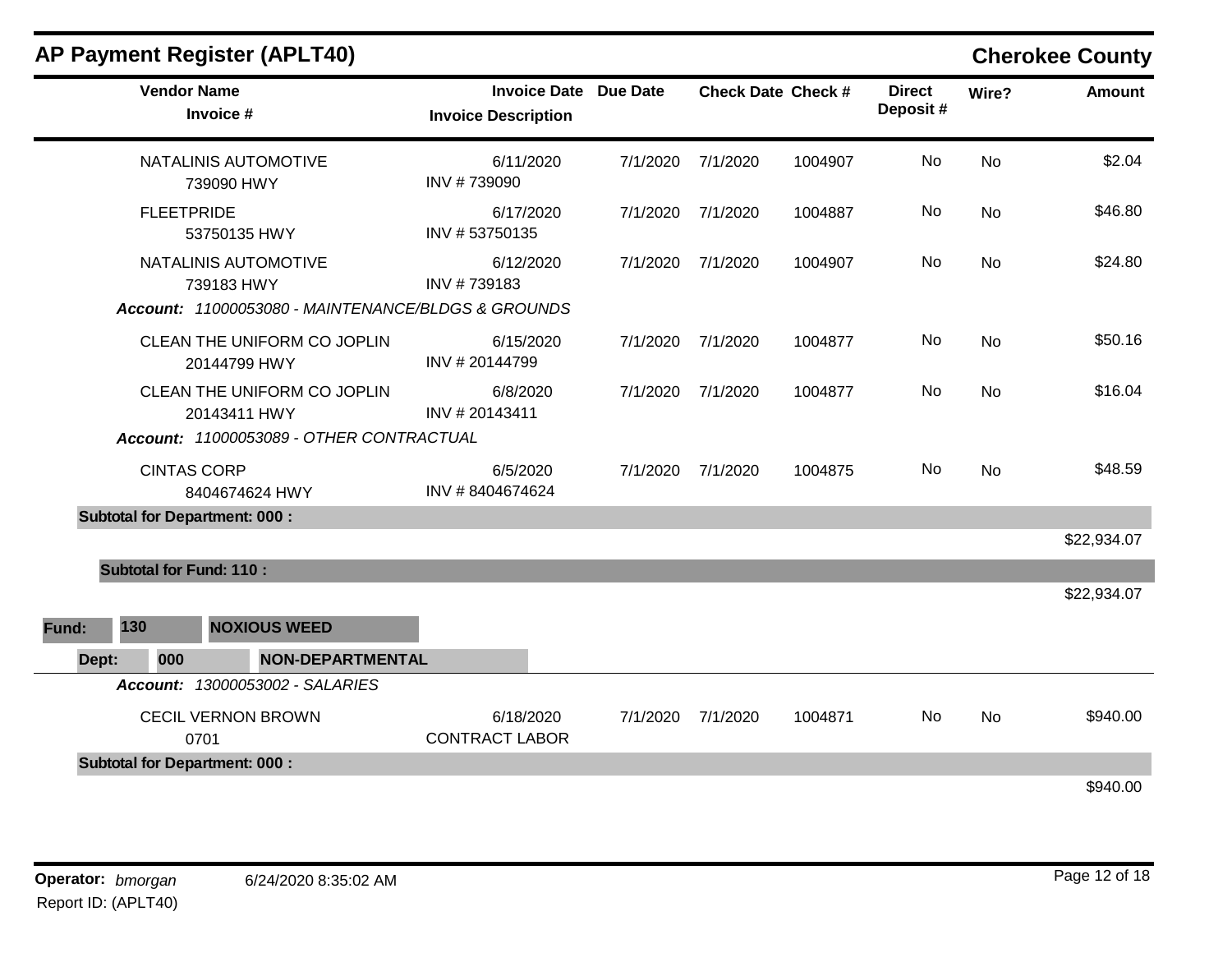|                                 |                                | <b>AP Payment Register (APLT40)</b>                                                     |                                    |          |                   |                           |       |               | <b>Cherokee County</b> |
|---------------------------------|--------------------------------|-----------------------------------------------------------------------------------------|------------------------------------|----------|-------------------|---------------------------|-------|---------------|------------------------|
| <b>Vendor Name</b><br>Invoice # |                                | <b>Invoice Date Due Date</b><br><b>Check Date Check #</b><br><b>Invoice Description</b> |                                    |          |                   | <b>Direct</b><br>Deposit# | Wire? | <b>Amount</b> |                        |
|                                 | <b>Subtotal for Fund: 130:</b> |                                                                                         |                                    |          |                   |                           |       |               | \$940.00               |
| Fund:                           | 140                            | <b>HEALTH</b>                                                                           |                                    |          |                   |                           |       |               |                        |
| Dept:                           | 000                            | <b>NON-DEPARTMENTAL</b>                                                                 |                                    |          |                   |                           |       |               |                        |
|                                 |                                | Account: 14000053021 - PRINTING/OFFICE SUPPLIES                                         |                                    |          |                   |                           |       |               |                        |
|                                 | <b>MCCARTY'S</b>               | 01732800                                                                                | 6/15/2020<br>INV 017328-00         | 7/1/2020 | 7/1/2020          | 1004902                   | No    | <b>No</b>     | \$39.10                |
|                                 |                                | <b>CHASE CARD SERVICES</b><br>0701                                                      | 6/22/2020<br>ACCT 4246311970005747 | 7/1/2020 | 7/1/2020          | 1004873                   | No    | No            | \$598.97               |
|                                 |                                | <b>CHASE CARD SERVICES</b><br>0701                                                      | 6/22/2020<br>ACCT 4246311970005747 | 7/1/2020 | 7/1/2020          | 1004873                   | No    | <b>No</b>     | \$323.97               |
|                                 |                                | QUILL CORPORATION<br>7695034                                                            | 6/22/2020<br><b>INV 7695034</b>    | 7/1/2020 | 7/1/2020          | 1004916                   | No    | <b>No</b>     | \$61.78                |
|                                 |                                | <b>CHASE CARD SERVICES</b><br>0701                                                      | 6/22/2020<br>ACCT 4246311970005747 | 7/1/2020 | 7/1/2020          | 1004873                   | No    | <b>No</b>     | \$97.94                |
|                                 |                                | <b>CHASE CARD SERVICES</b><br>0701                                                      | 6/22/2020<br>ACCT 4246311970005747 | 7/1/2020 | 7/1/2020          | 1004873                   | No    | No            | \$34.00                |
|                                 |                                | Account: 14000053043 - HEALTH DEPT MED SUPPLIES                                         |                                    |          |                   |                           |       |               |                        |
|                                 |                                | <b>CHASE CARD SERVICES</b><br>0701                                                      | 6/22/2020<br>ACCT 4246311970005747 | 7/1/2020 | 7/1/2020          | 1004873                   | No    | No            | \$42.62                |
|                                 |                                | DIGITAL DOLPHIN SUPPLIES<br>sin140837                                                   | 6/15/2020<br><b>INV SIN140837</b>  | 7/1/2020 | 7/1/2020          | 1004882                   | No    | No            | \$313.38               |
|                                 |                                | Account: 14000053072 - GAS, ELECTRIC, WATER/PHONE                                       |                                    |          |                   |                           |       |               |                        |
|                                 |                                | <b>CHASE CARD SERVICES</b><br>0701                                                      | 6/22/2020<br>ACCT 4246311970005747 |          | 7/1/2020 7/1/2020 | 1004873                   | No    | No            | \$674.93               |
|                                 |                                | <b>VERIZON WIRELESS</b><br>0701                                                         | 6/22/2020<br>INV 9856557090        |          | 7/1/2020 7/1/2020 | 1004931                   | No    | No            | \$220.31               |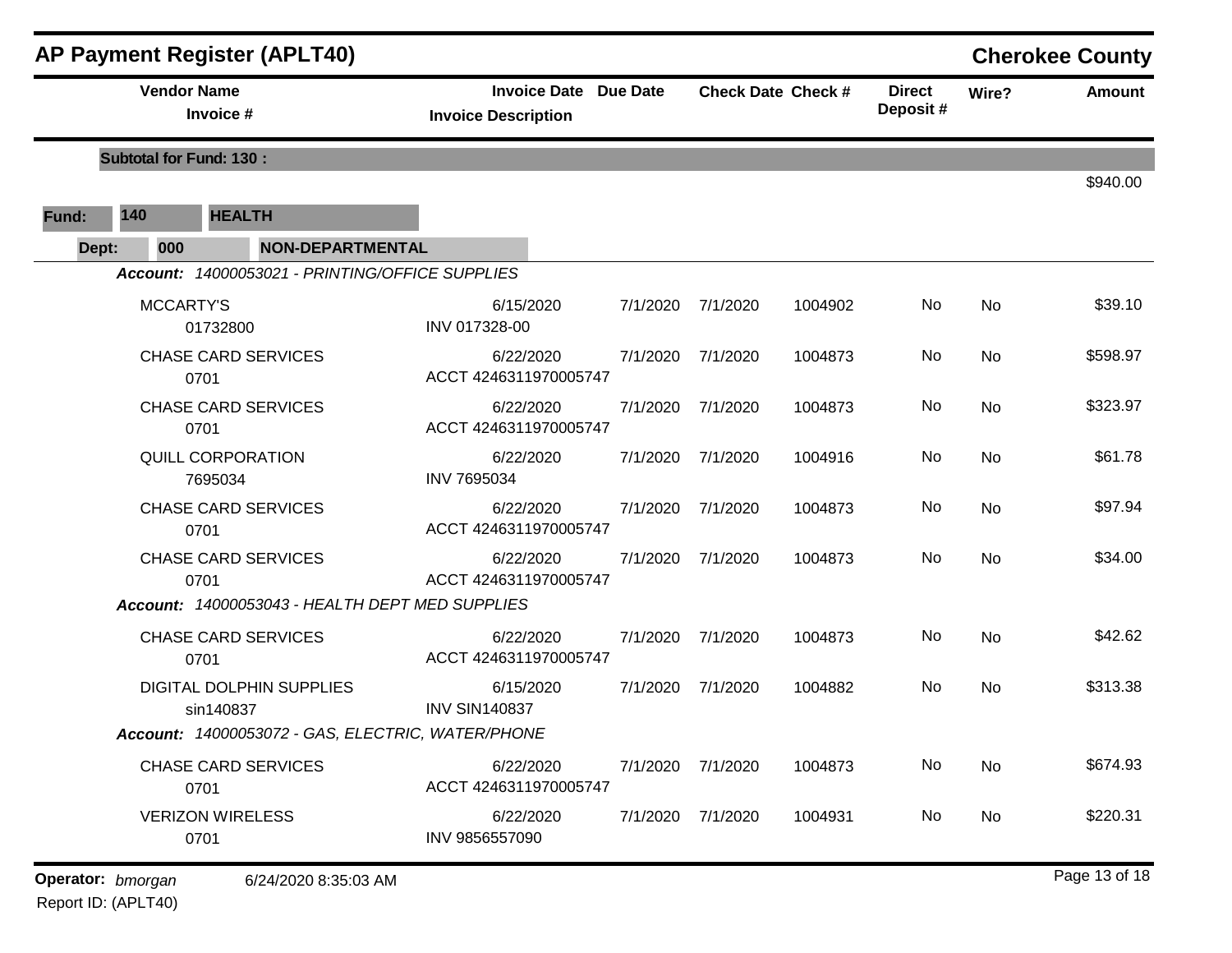|       |     | <b>AP Payment Register (APLT40)</b>               |                                                            |          |                   |                           |                           |           | <b>Cherokee County</b> |
|-------|-----|---------------------------------------------------|------------------------------------------------------------|----------|-------------------|---------------------------|---------------------------|-----------|------------------------|
|       |     | <b>Vendor Name</b><br>Invoice #                   | <b>Invoice Date Due Date</b><br><b>Invoice Description</b> |          |                   | <b>Check Date Check #</b> | <b>Direct</b><br>Deposit# | Wire?     | Amount                 |
|       |     | EMPIRE DISTRICT ELECTRIC COMPANY<br>0701 HE       | 6/22/2020<br>ACCT 616527-32-1                              | 7/1/2020 | 7/1/2020          | 1004883                   | No                        | <b>No</b> | \$454.97               |
|       |     | Account: 14000053089 - OTHER CONTRACTUAL          |                                                            |          |                   |                           |                           |           |                        |
|       |     | <b>CHASE CARD SERVICES</b><br>0701                | 6/22/2020<br>ACCT 4246311970005747                         | 7/1/2020 | 7/1/2020          | 1004873                   | No.                       | <b>No</b> | \$34.87                |
|       |     | <b>CHASE CARD SERVICES</b><br>0701                | 6/22/2020<br>ACCT 4246311970005747                         | 7/1/2020 | 7/1/2020          | 1004873                   | No.                       | No        | \$39.00                |
|       |     | Account: 14000053093 - OFFICE FURNITURE/EQUIP     |                                                            |          |                   |                           |                           |           |                        |
|       |     | <b>CHASE CARD SERVICES</b><br>0701                | 6/22/2020<br>ACCT 4246311970005747                         |          | 7/1/2020 7/1/2020 | 1004873                   | No.                       | <b>No</b> | \$474.13               |
|       |     | <b>STRONGHOLD DATA</b><br>33027                   | 6/18/2020<br><b>INV 33027</b>                              | 7/1/2020 | 7/1/2020          | 1004923                   | No.                       | <b>No</b> | \$2,933.62             |
|       |     | <b>Account: 14000053182 - CONTRACTS</b>           |                                                            |          |                   |                           |                           |           |                        |
|       |     | MEDICAL WASTE SERVICES<br>W120561                 | 6/22/2020<br><b>INV W120561</b>                            | 7/1/2020 | 7/1/2020          | 1004903                   | No                        | <b>No</b> | \$99.00                |
|       |     | <b>Subtotal for Department: 000:</b>              |                                                            |          |                   |                           |                           |           |                        |
|       |     |                                                   |                                                            |          |                   |                           |                           |           | \$6,442.59             |
|       |     | <b>Subtotal for Fund: 140:</b>                    |                                                            |          |                   |                           |                           |           |                        |
|       |     |                                                   |                                                            |          |                   |                           |                           |           | \$6,442.59             |
| Fund: | 160 | <b>DIRECT ELECTION</b>                            |                                                            |          |                   |                           |                           |           |                        |
| Dept: | 000 | <b>NON-DEPARTMENTAL</b>                           |                                                            |          |                   |                           |                           |           |                        |
|       |     | Account: 16000053078 - LEGAL PRINTING/ADVERTISING |                                                            |          |                   |                           |                           |           |                        |
|       |     | <b>COLUMBUS NEWS REPORT</b><br>0701               | 6/16/2020<br>LEGAL NOTICE/CLOSING OF THE BOOKS,            |          | 7/1/2020 7/1/2020 | 1004878                   | No.                       | <b>No</b> | \$20.00                |
|       |     | <b>Subtotal for Department: 000:</b>              |                                                            |          |                   |                           |                           |           |                        |
|       |     |                                                   |                                                            |          |                   |                           |                           |           | \$20.00                |
|       |     |                                                   |                                                            |          |                   |                           |                           |           |                        |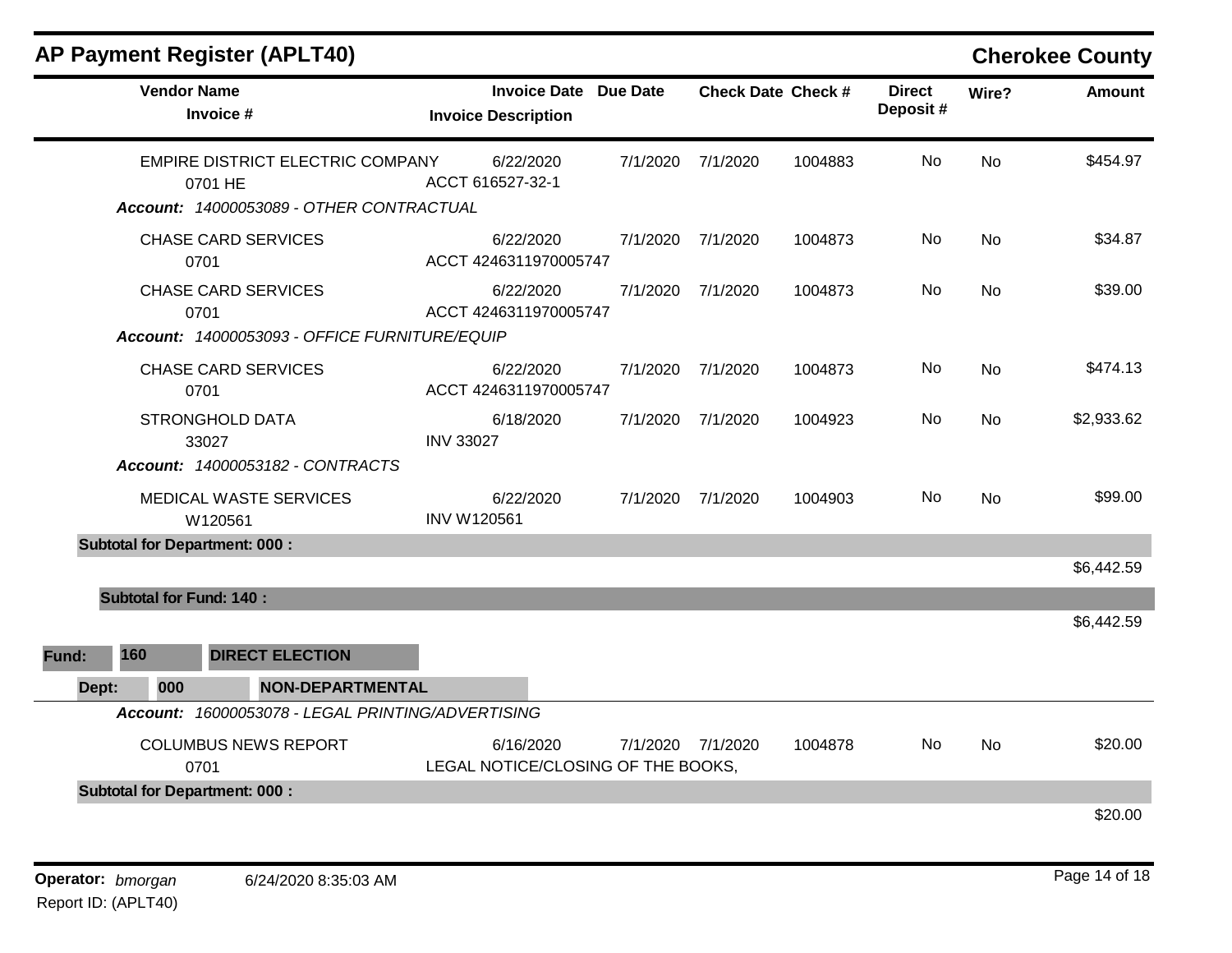|       |                                 | <b>AP Payment Register (APLT40)</b>         |                                                                                                                                                                                                                                                                                                                                                                                                                                                                                                                       |          |  |                           |       |               | <b>Cherokee County</b> |
|-------|---------------------------------|---------------------------------------------|-----------------------------------------------------------------------------------------------------------------------------------------------------------------------------------------------------------------------------------------------------------------------------------------------------------------------------------------------------------------------------------------------------------------------------------------------------------------------------------------------------------------------|----------|--|---------------------------|-------|---------------|------------------------|
|       | <b>Vendor Name</b><br>Invoice # |                                             | <b>Invoice Date Due Date</b><br><b>Invoice Description</b>                                                                                                                                                                                                                                                                                                                                                                                                                                                            |          |  | <b>Direct</b><br>Deposit# | Wire? | <b>Amount</b> |                        |
|       | <b>Subtotal for Fund: 160:</b>  |                                             |                                                                                                                                                                                                                                                                                                                                                                                                                                                                                                                       |          |  |                           |       |               |                        |
|       |                                 |                                             |                                                                                                                                                                                                                                                                                                                                                                                                                                                                                                                       |          |  |                           |       |               | \$20.00                |
| Fund: | 224                             | <b>CHEROKEE COUNTY 911</b>                  |                                                                                                                                                                                                                                                                                                                                                                                                                                                                                                                       |          |  |                           |       |               |                        |
| Dept: | 000                             |                                             |                                                                                                                                                                                                                                                                                                                                                                                                                                                                                                                       |          |  |                           |       |               |                        |
|       |                                 | Account: 22400053300 - MISC PAID OUT        |                                                                                                                                                                                                                                                                                                                                                                                                                                                                                                                       |          |  |                           |       |               |                        |
|       | AT&T                            | 0701                                        | <b>Check Date Check #</b><br><b>NON-DEPARTMENTAL</b><br>6/15/2020<br>No.<br>7/1/2020<br>7/1/2020<br>1004865<br><b>No</b><br>ACCT 31614001004978<br><b>NON-DEPARTMENTAL</b><br>Account: 26000053005 - EMPLOYEE BENEFITS<br>6/23/2020<br>7/1/2020<br>No<br><b>No</b><br>7/1/2020<br>1004899<br>ACCT 177414, 2ND QTR, CHEROKEE COUNTY<br>6/11/2020<br>7/1/2020 7/1/2020<br>No.<br>1004930<br>No<br>FORM 720, PCORI FEE, CHEROKEE CO, KS<br>6/23/2020<br>7/1/2020 7/1/2020<br>1004932<br>No.<br>No<br>STATEMENT 809619837 | \$314.60 |  |                           |       |               |                        |
|       |                                 | <b>Subtotal for Department: 000:</b>        |                                                                                                                                                                                                                                                                                                                                                                                                                                                                                                                       |          |  |                           |       |               | \$314.60               |
|       | <b>Subtotal for Fund: 224:</b>  |                                             |                                                                                                                                                                                                                                                                                                                                                                                                                                                                                                                       |          |  |                           |       |               |                        |
|       |                                 |                                             |                                                                                                                                                                                                                                                                                                                                                                                                                                                                                                                       |          |  |                           |       |               | \$314.60               |
| Fund: | 260                             | <b>EMPLOYEE BENEFITS</b>                    |                                                                                                                                                                                                                                                                                                                                                                                                                                                                                                                       |          |  |                           |       |               |                        |
| Dept: | 000                             |                                             |                                                                                                                                                                                                                                                                                                                                                                                                                                                                                                                       |          |  |                           |       |               |                        |
|       |                                 |                                             |                                                                                                                                                                                                                                                                                                                                                                                                                                                                                                                       |          |  |                           |       |               |                        |
|       |                                 | KS EMPLOYMENT SECURITY FUND<br>0701         |                                                                                                                                                                                                                                                                                                                                                                                                                                                                                                                       |          |  |                           |       |               | \$505.47               |
|       |                                 | UNITED STATE TREASURY<br>0701               |                                                                                                                                                                                                                                                                                                                                                                                                                                                                                                                       |          |  |                           |       |               | \$533.40               |
|       |                                 | <b>Account: 26000053216 - VSP Insurance</b> |                                                                                                                                                                                                                                                                                                                                                                                                                                                                                                                       |          |  |                           |       |               |                        |
|       |                                 | <b>VISION SERVICE PLAN</b><br>809619837     |                                                                                                                                                                                                                                                                                                                                                                                                                                                                                                                       |          |  |                           |       |               | \$1,671.67             |
|       |                                 | <b>Subtotal for Department: 000:</b>        |                                                                                                                                                                                                                                                                                                                                                                                                                                                                                                                       |          |  |                           |       |               |                        |
|       |                                 |                                             |                                                                                                                                                                                                                                                                                                                                                                                                                                                                                                                       |          |  |                           |       |               | \$2,710.54             |
|       | <b>Subtotal for Fund: 260:</b>  |                                             |                                                                                                                                                                                                                                                                                                                                                                                                                                                                                                                       |          |  |                           |       |               |                        |
|       |                                 |                                             |                                                                                                                                                                                                                                                                                                                                                                                                                                                                                                                       |          |  |                           |       |               | \$2,710.54             |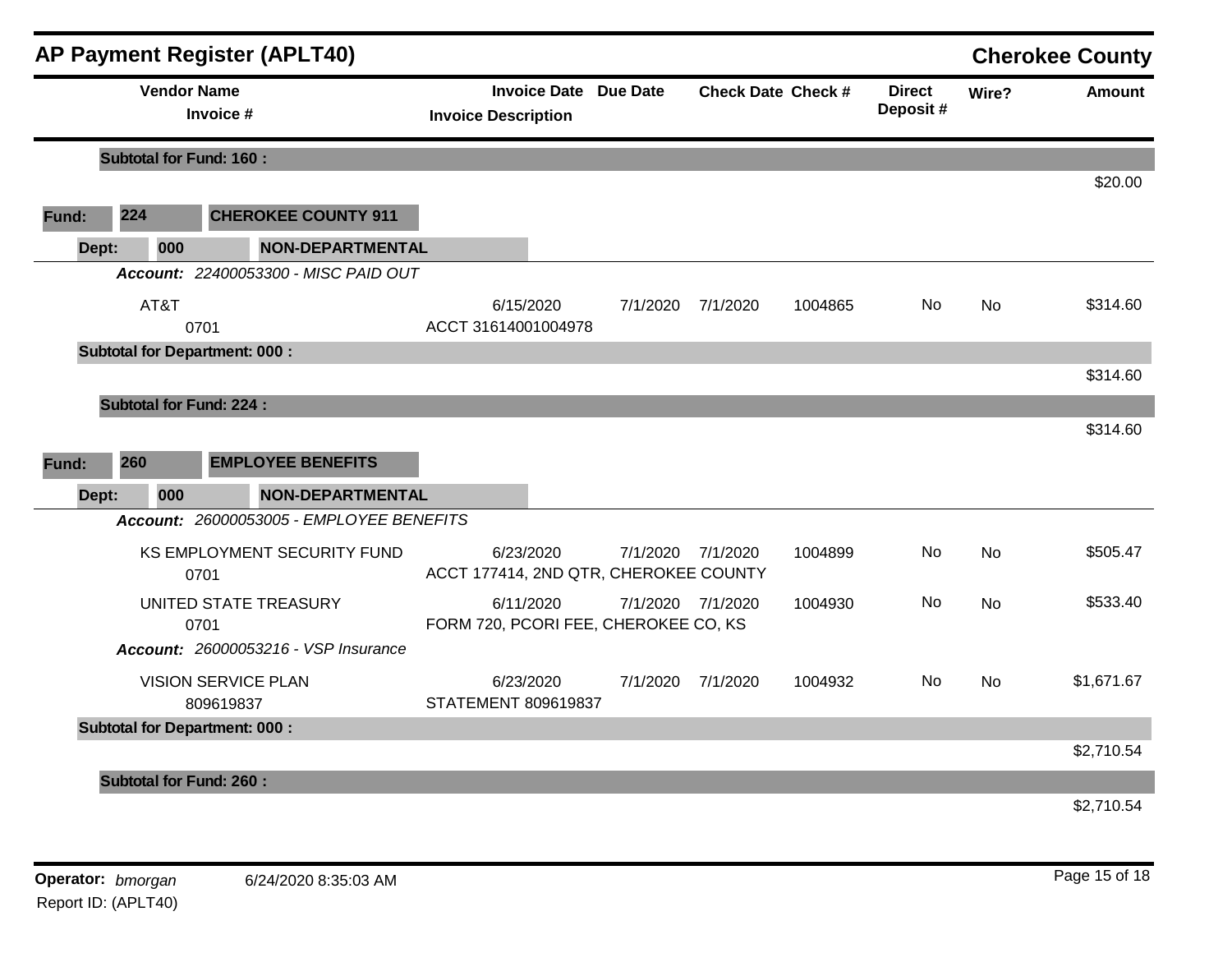|                     |                                 |     | <b>AP Payment Register (APLT40)</b>                  |                |                                                            |          |          |                           |                           |           | <b>Cherokee County</b> |
|---------------------|---------------------------------|-----|------------------------------------------------------|----------------|------------------------------------------------------------|----------|----------|---------------------------|---------------------------|-----------|------------------------|
|                     | <b>Vendor Name</b><br>Invoice # |     |                                                      |                | <b>Invoice Date Due Date</b><br><b>Invoice Description</b> |          |          | <b>Check Date Check #</b> | <b>Direct</b><br>Deposit# | Wire?     | <b>Amount</b>          |
| Fund:               | 300                             |     | <b>SERVICE FOR ELDERLY</b>                           |                |                                                            |          |          |                           |                           |           |                        |
| Dept:               |                                 | 000 | <b>NON-DEPARTMENTAL</b>                              |                |                                                            |          |          |                           |                           |           |                        |
|                     |                                 |     | Account: 30000053072 - GAS, ELECTRIC, WATER          |                |                                                            |          |          |                           |                           |           |                        |
|                     |                                 |     | EMPIRE DISTRICT ELECTRIC COMPANY<br>0701 EL2         |                | 6/22/2020<br>ACCT 828267-31-0                              | 7/1/2020 | 7/1/2020 | 1004883                   | No                        | No        | \$83.23                |
|                     |                                 |     | <b>Subtotal for Department: 000:</b>                 |                |                                                            |          |          |                           |                           |           |                        |
|                     |                                 |     |                                                      |                |                                                            |          |          |                           |                           |           | \$83.23                |
|                     |                                 |     | <b>Subtotal for Fund: 300:</b>                       |                |                                                            |          |          |                           |                           |           |                        |
|                     |                                 |     |                                                      |                |                                                            |          |          |                           |                           |           | \$83.23                |
| Fund:               | 330                             |     | <b>SEWER DISTRICT#1 OPER</b>                         |                |                                                            |          |          |                           |                           |           |                        |
| Dept:               |                                 | 000 | <b>NON-DEPARTMENTAL</b>                              |                |                                                            |          |          |                           |                           |           |                        |
|                     |                                 |     | Account: 33000053073 - TRANSPORTATION                |                |                                                            |          |          |                           |                           |           |                        |
|                     |                                 |     | <b>SHELLI DANIEL</b><br><b>DANIEL SEWER</b>          | <b>MILEAGE</b> | 6/15/2020                                                  | 7/1/2020 | 7/1/2020 | 1004919                   | No                        | <b>No</b> | \$323.64               |
|                     |                                 |     | Account: 33000053089 - OTHER CONTRACTUAL             |                |                                                            |          |          |                           |                           |           |                        |
|                     |                                 |     | <b>B&amp;L WATERWORKS SUPPLY INC</b><br>127112 SEWER | INV #127112    | 6/18/2020                                                  | 7/1/2020 | 7/1/2020 | 1004867                   | No                        | No        | \$218.56               |
|                     |                                 |     | <b>Subtotal for Department: 000:</b>                 |                |                                                            |          |          |                           |                           |           |                        |
|                     |                                 |     |                                                      |                |                                                            |          |          |                           |                           |           | \$542.20               |
|                     |                                 |     | <b>Subtotal for Fund: 330:</b>                       |                |                                                            |          |          |                           |                           |           |                        |
|                     |                                 |     |                                                      |                |                                                            |          |          |                           |                           |           | \$542.20               |
| Fund:               | 440                             |     | <b>SPECIAL ALCOHOL PROG</b>                          |                |                                                            |          |          |                           |                           |           |                        |
| Dept:               |                                 | 000 | <b>NON-DEPARTMENTAL</b>                              |                |                                                            |          |          |                           |                           |           |                        |
|                     |                                 |     | Account: 44000053300 - MISC PAID OUT                 |                |                                                            |          |          |                           |                           |           |                        |
|                     |                                 |     | SPRING RIVER WELLNESS CENTER<br>0701                 |                | 6/11/2020<br>ALCOHOL DISTRIBUTION                          | 7/1/2020 | 7/1/2020 | 1004921                   | No                        | No        | \$2,808.74             |
| Operator: bmorgan   |                                 |     | 6/24/2020 8:35:03 AM                                 |                |                                                            |          |          |                           |                           |           | Page 16 of 18          |
| Report ID: (APLT40) |                                 |     |                                                      |                |                                                            |          |          |                           |                           |           |                        |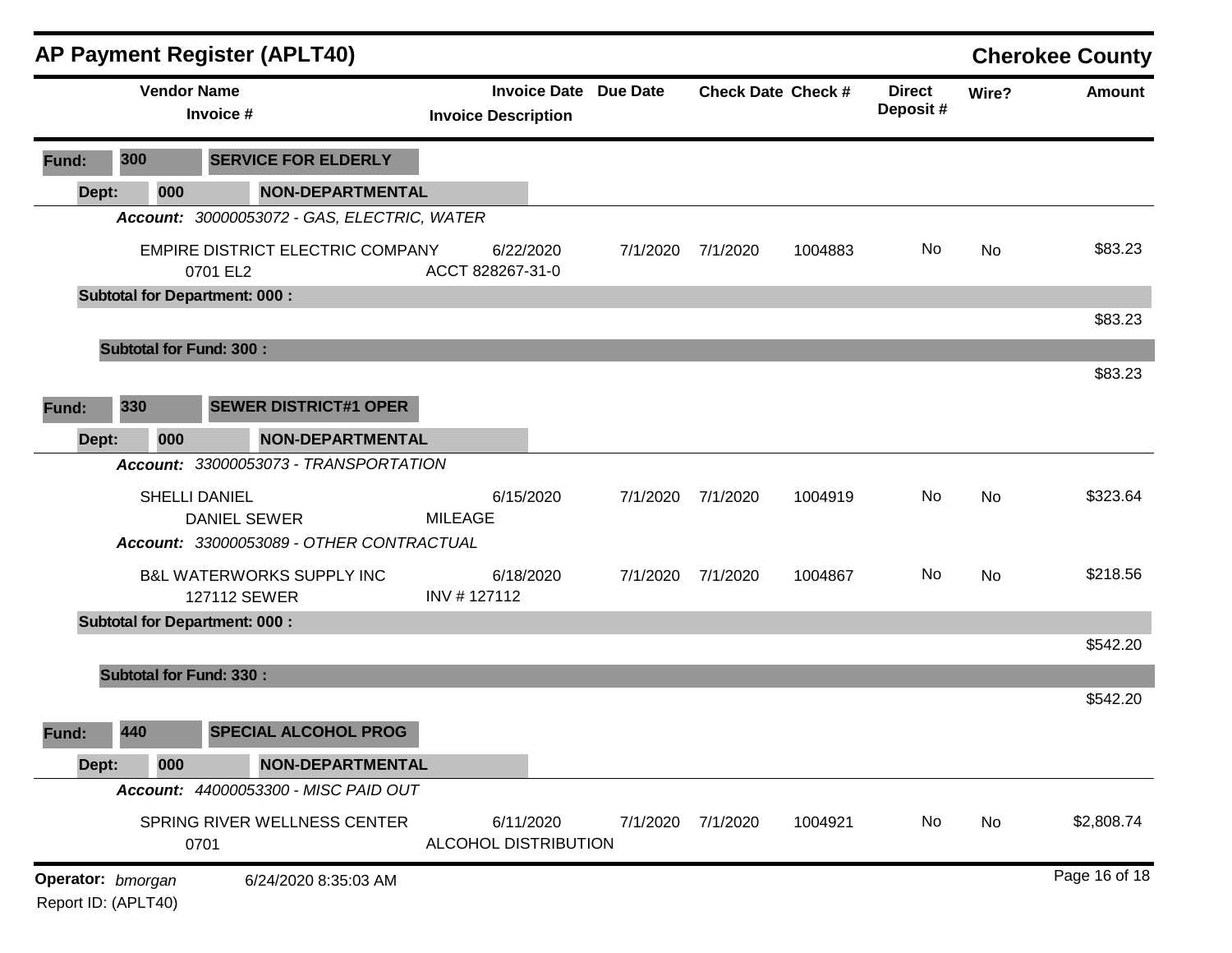|       |       |                    |                                      | <b>AP Payment Register (APLT40)</b> |                                          |                              |                           |         |                                   |           | <b>Cherokee County</b> |
|-------|-------|--------------------|--------------------------------------|-------------------------------------|------------------------------------------|------------------------------|---------------------------|---------|-----------------------------------|-----------|------------------------|
|       |       | <b>Vendor Name</b> | Invoice #                            |                                     | <b>Invoice Description</b>               | <b>Invoice Date Due Date</b> | <b>Check Date Check #</b> |         | <b>Direct</b><br>Deposit#         | Wire?     | Amount                 |
|       |       |                    | <b>Subtotal for Department: 000:</b> |                                     |                                          |                              |                           |         |                                   |           |                        |
|       |       |                    |                                      |                                     |                                          |                              |                           |         |                                   |           | \$2,808.74             |
|       |       |                    | <b>Subtotal for Fund: 440:</b>       |                                     |                                          |                              |                           |         |                                   |           |                        |
|       |       |                    |                                      |                                     |                                          |                              |                           |         |                                   |           | \$2,808.74             |
| Fund: |       | 460                | <b>VIN</b>                           |                                     |                                          |                              |                           |         |                                   |           |                        |
|       | Dept: | 000                |                                      | <b>NON-DEPARTMENTAL</b>             |                                          |                              |                           |         |                                   |           |                        |
|       |       | Account:           |                                      | 46000053300 - MISC PAID OUT         |                                          |                              |                           |         |                                   |           |                        |
|       |       |                    | 0701 VIN                             | SPRING RIVER WELLNESS CENTER        | 6/18/2020<br><b>BUSINESS MEMBERSHIPS</b> | 7/1/2020                     | 7/1/2020                  | 1004921 | No.                               | <b>No</b> | \$510.00               |
|       |       |                    | <b>Subtotal for Department: 000:</b> |                                     |                                          |                              |                           |         |                                   |           |                        |
|       |       |                    |                                      |                                     |                                          |                              |                           |         |                                   |           | \$510.00               |
|       |       |                    | <b>Subtotal for Fund: 460:</b>       |                                     |                                          |                              |                           |         |                                   |           |                        |
|       |       |                    |                                      |                                     |                                          |                              |                           |         |                                   |           | \$510.00               |
|       |       |                    |                                      |                                     |                                          |                              |                           |         | Total for Bank 1 Account 1120298: |           | \$176, 164.12          |
|       |       |                    |                                      |                                     |                                          |                              |                           |         | ***** Total Invoices Paid:        |           | \$176,164.12           |